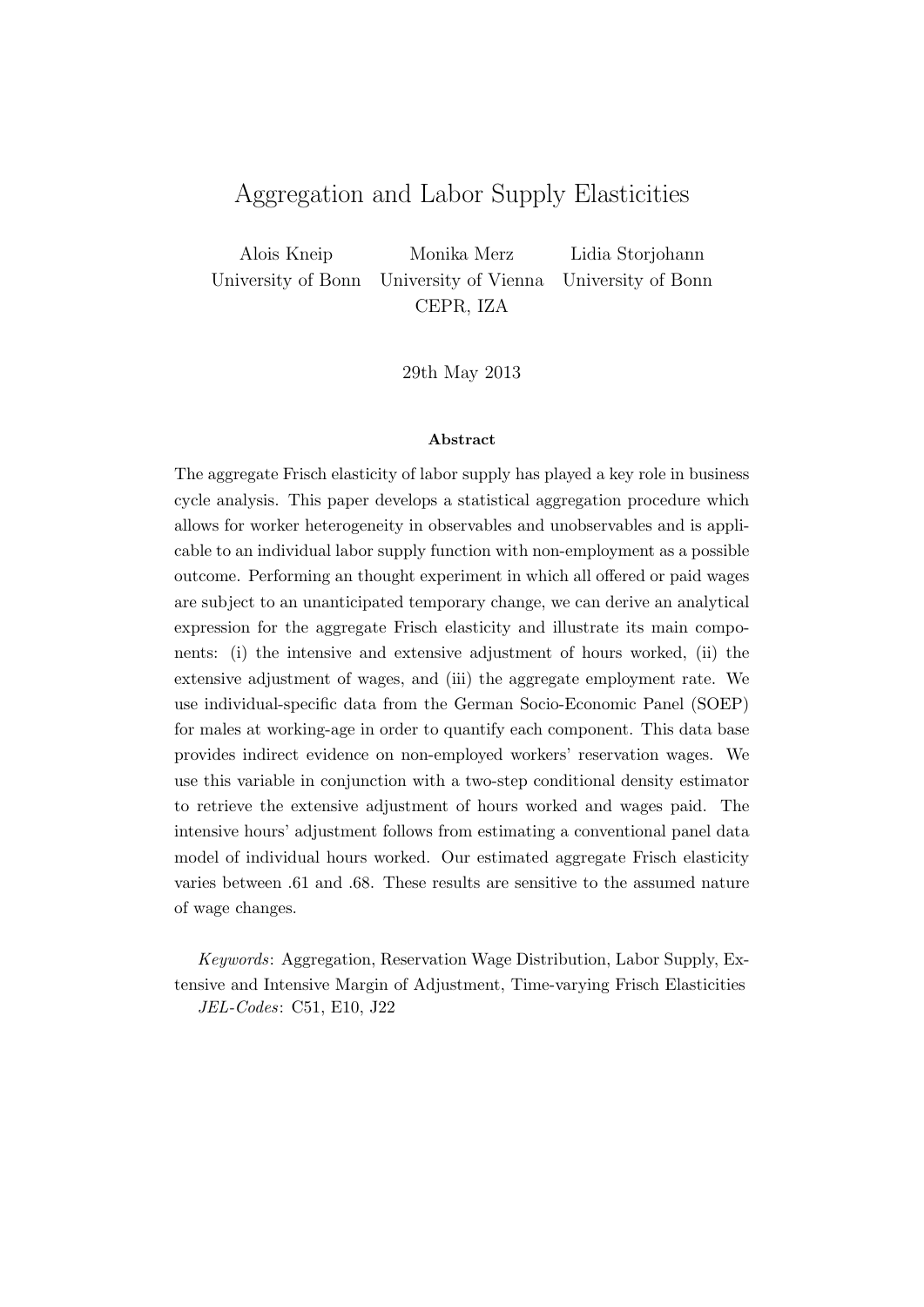## 1 Introduction

The aggregate Frisch elasticity of labor supply has been at center stage in modern business cycle analysis for many years. It was first introduced into the literature by Ragnar Frisch and continues to be of interest from a theoretical as well as from an empirical perspective. At any point in time, it measures the reaction of total hours worked to a small change in the mean wage rate when wealth is held constant. The exact size of this particular elasticity matters a lot when macroeconomists try to assess the quantitative implications of certain types of policies on employment and hours worked. For example, changes in monetary or fiscal policy parameters which directly or indirectly impact a worker's net wage rate typically lead to a change in total labor supply. In spite of its overwhelming relevance, the size of this aggregate change – and hence the size of the aggregate Frisch elasticity – cannot easily be determined in an environment where heterogeneity among workers is taken seriously. That is because the reaction of total labor supply is a highly complex object whose various components need to be accounted for. This object not only depends on the distribution of wage rates across employed workers and that of reservation wage rates across non-employed workers. It also depends on the hours' adjustment of existing workers (intensive margin) as well as of those who move between employment and nonemployment following a wage change (extensive margin). Lastly, the overall reaction also depends on the exact implementation of the underlying policy change.

In this paper, we develop a unified framework which allows us to simultaneously study the role that workers' participation and hours decisions play for the size of the aggregate Frisch elasticity. We depart from a standard intertemporal labor supply model a la MaCurdy (1985) that features complete markets, uncertainty as well as worker heterogeneity in observable and unobservable characteristics such as tastes, or ability. We then modify the statistical aggregation approach developed by Paluch, Kneip and Hildenbrand (2012) to allow for corner solutions in an individual worker's labor supply decision. This aggregation procedure has the distinct advantage of being widely applicable, because it requires neither a particular preference structure nor specific distributional assumptions for explanatory variables. We use this method to aggregate our individual labor supply functions and wage rates. In order to derive the aggregate Frisch elasticity of labor supply, we perform a thought experiment where all offered or paid wages are subject to an unanticipated temporary increase. By eliminating wealth effects and taking account of the implied adjustment of labor supply, we can derive an **analytical** expression for the aggregate Frisch elasticity and illustrate its main components: (i) the intensive and extensive adjustment of hours worked, (ii) the extensive adjustment of wages, and (iii) the aggregate employment rate. It is well-known by now that adjustment along the extensive margin in reaction to a wage change is quantitatively much more important than adjustment along the intensive margin (see, e.g., Cho and Cooley (1994)). Hence, reliably measuring reservation wages which underlie the former decision and their distribution across non-employed workers is essential.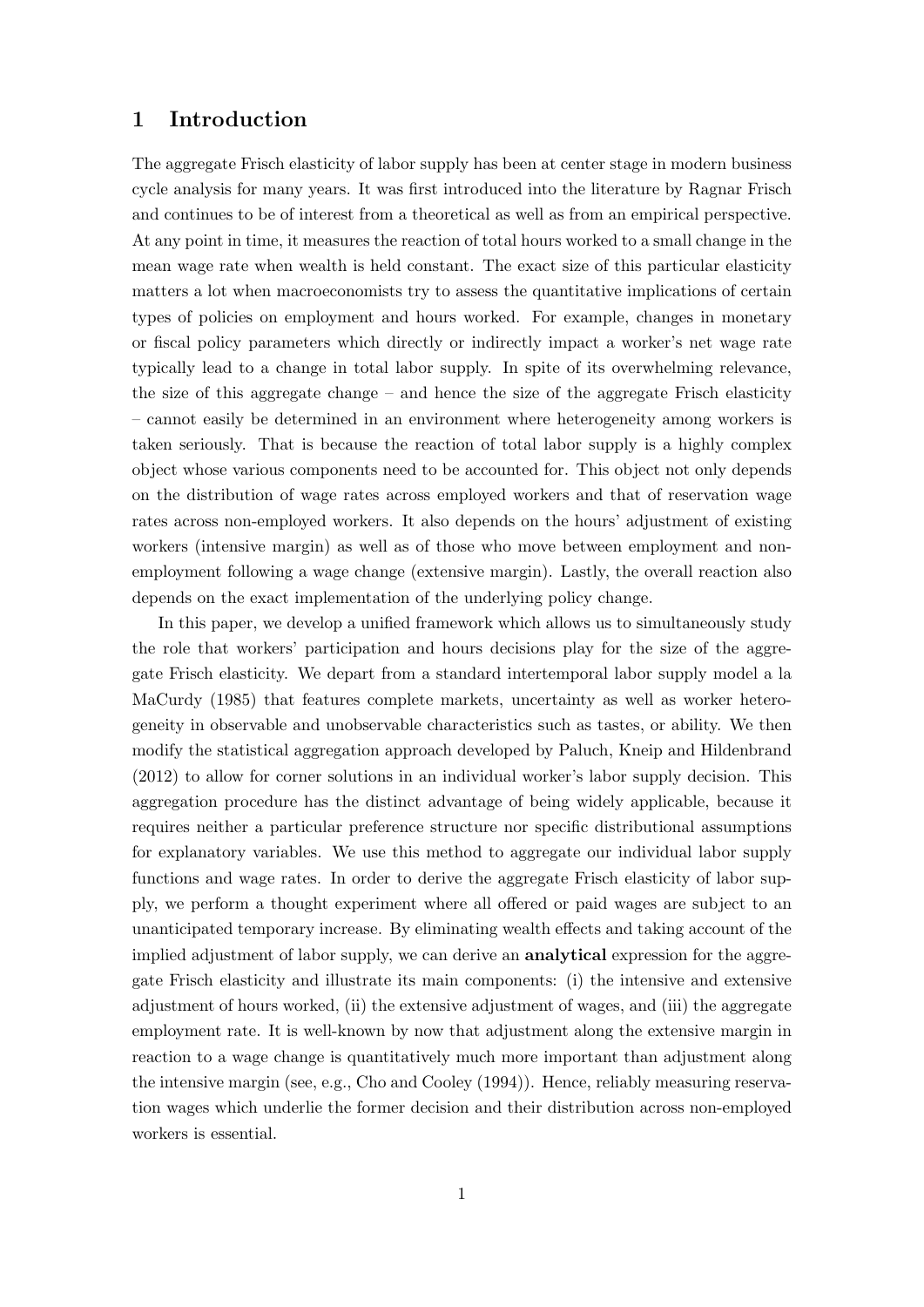For the sake of empirically implementing this general aggregation approach, we rely on specific econometric models and estimate them using micro-level data from the German Socio-Economic Panel (SOEP). The SOEP is unique in that it provides evidence on nonemployed workers' reservation wages. This variable is essential for estimating a nonparametric two-step conditional density estimator which measures the adjustment of hours worked and wages paid when workers change their participation decision. We estimate the adjustment along the intensive margin with the help of a standard panel model of hours worked. We focus on German males who are between 25 and 64 years old and live in former West Germany. Our estimation results yield an average wealth-compensated individual Frisch elasticity of .26. This result stands in sharp contrast to our estimated aggregate value that varies between .61 and .68 over the period ranging from 2000 to 2009. This illustrates the importance of taking aggregation seriously because the aggregate Frisch elasticity over the working population does not correspond to a simple mean of individual elasticities. It also underlines the importance of allowing for adjustments along the extensive margin.<sup>1</sup>

We are not the first ones to study the aggregate Frisch elasticity of labor supply in an environment with heterogeneous workers. Our work is related to two main strands of the literature. First, it relates to the many contributions in modern business cycle analysis where the aggregate Frisch elasticity enters as key entity that affects the reaction of total labor supply to a change in wages that is policy-induced or due to exogenous disturbances. The basic ideas can be traced back to Lucas and Rapping (1969) which is considered as the origin of intertemporal labor supply in modern macroeconomics. The work that is closest to ours is that by Chang and Kim (2005; 2006) who allow for worker heterogeneity and explore how the size of the aggregate Frisch elasticity of hours worked varies with incomplete markets. They focus on the intensive margin only. The recent work by Gourio and Noual (2009) is also relatively closely related to ours. They use a complete market setup to explore the role of "marginal workers" who by definition are indifferent between working and not working for adjustment along the extensive margin when wages change. All these contributions commonly use a parameterized version of a structural utility function which makes it possible to derive a functional relationship between the aggregate labor supply and aggregate wages. They differ with respect to the type and degree of worker heterogeneity, the assumed market structure, and whether they focus on the intensive or the extensive margin of adjusting labor supply. Another related piece is by Fiorito and Zanella (2012) based on the PSID. They establish an empirical link between the micro and the macro Frisch elasticity without deriving an exact analytical relationship between those two entities. Second, our work relates to the empirical labor literature that has produced micro-level estimates of the wealth-compensated wage elasticity of hours worked since the early work by MaCurdy (1981; 1985) and Altonji (1986). They report estimates for males that range from .10 to .45, and from 0 to .35, respectively. A more recent reference is Pistaferri (2003) who estimates the impact on intertemporal labor

<sup>1</sup>We provide more details on the SOEP and our sample in section 5.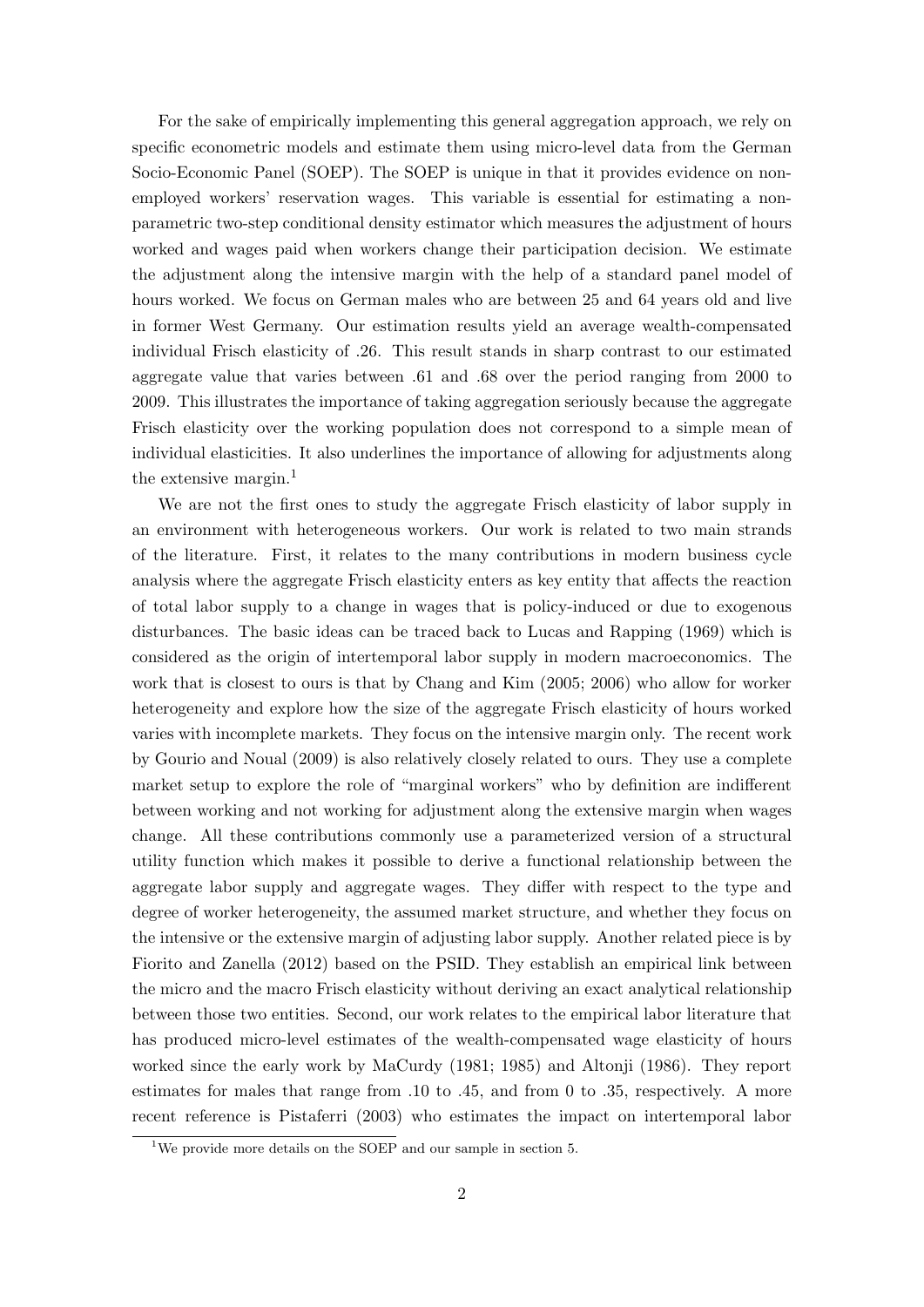supply of an unanticipated wage shock.

We contribute to this literature by developing a general aggregation approach which does not require specific parametric model assumptions or particular distributional assumptions for explanatory variables. Our complete markets setup captures worker heterogeneity in observables and unobservables. It enables us to simultaneously determine the size of adjustment along the intensive and the extensive margin when wage rates change unexpectedly.

This paper is organized as follows. Section 2 presents a dynamic model of individual labor supply under uncertainty. Section 3 develops a general statistical aggregation procedure that features labor supply adjustment along the intensive and the extensive margin and is used to derive an analytical expression for the aggregate Frisch wage-elasticity of labor supply. Section 4 specifies the two econometric models used for empirical estimation, a panel data model on hours worked and a two-stage procedure to estimate conditional densities. Section 5 presents our database and introduces the main variables used for estimation. Section 6 reports all estimation results.

## 2 A Dynamic Labor Supply Model

Underlying our aggregation exercise is an individual-specific labor supply function which relates the amount of labor that an individual supplies to the market in any given period t to a set of determinants. We view this function as the outcome of an intertemporal optimization problem under uncertainty.<sup>2</sup> In what follows we sketch this problem including the preferences, the constraints and the informational setting for each individual. For the sake of notational simplicity, we abstain from introducing a person-specific index until section 4.

Consider an infinitely-lived consumer. Her preferences are captured by a momentary utility function U which depends on private consumption c, leisure  $l$ , a vector of observable individual characteristics  $X$  and a vector of unobservable individual variables  $Z$ , including tastes and talents. U is assumed to be twice differentiable, separable over time and also in consumption c and market hours worked  $h$ . Furthermore, U is strictly increasing and concave in c and  $h$ . When choosing sequences of leisure, consumption and future asset holdings to maximize her expected life-time utility, the consumer takes the real wage rate  $w$ and the real market return on assets  $r$  as given and respects the following two constraints: First, the per-period time-constraint

$$
\bar{T}_t \ge l_t + h_t \tag{1}
$$

which equates the available time  $\overline{T}$  to the sum of leisure and market hours worked h in

 $2^2$ Our model exposition closely follows that in MaCurdy (1985).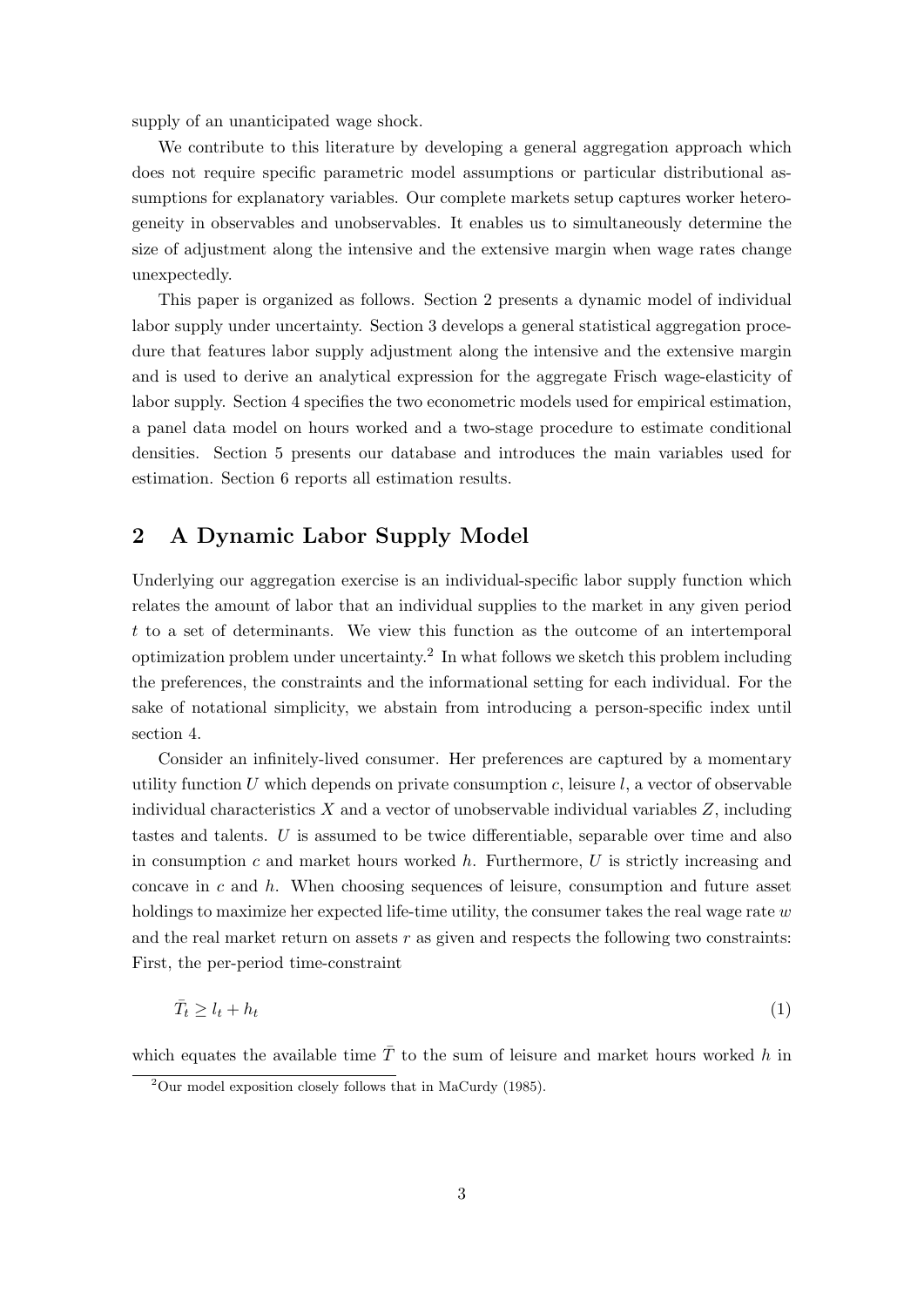each period. Second, the budget constraint

$$
c_t + a_{t+1} \le w_t h_t + (1 + r_t) a_t \tag{2}
$$

that sets the sum of consumption expenditures and the change in asset holdings  $a_{t+1} - a_t$ equal to total earnings plus interest income from current period asset holdings  $a_t$ . A consumer starts life with initial assets  $a_0$ .

Denoting by  $\mathbb{E}_t$  the mathematical expectation conditional on information known at the beginning of time t and by  $0 < \tilde{\beta} < 1$  the discount rate, the consumer's choice problem can be summarized as follows:

$$
\max_{\{c_t, l_t, a_{t+1}\}_{t=0}^{\infty}} \mathbb{E}_0 \sum_{t=0}^{\infty} \tilde{\beta}^t U(c_t, l_t; X_t, Z_t)
$$
\n(3)

subject to equations (1), (2), the non-negativity constraints  $c_t > 0$ ,  $l_t \geq 0$ , and the initial condition  $a_0 > 0.3$  For any differentiable function  $f(x_1, \ldots, x_n)$  let  $\partial_{x_i} f(x_1, \ldots, x_n)$ denote the partial derivative with respect to the *i*-th component. Then, letting  $\lambda_t$  denote the Lagrange multiplier associated with the period  $t$  budget constraint, the first-order necessary conditions for utility maximization are given by:

$$
\partial_c U(\cdot) - \lambda_t = 0 \tag{4a}
$$

$$
\partial_l U(\cdot) - \lambda_t w_t = 0 \tag{4b}
$$

$$
\lambda_t = \tilde{\beta} \mathbb{E}_t[(1 + r_{t+1})\lambda_{t+1}].\tag{4c}
$$

With the help of the implicit function theorem equations (4a) and (4b) can be solved for individual consumption and labor supply as functions of the form

$$
c_t = d(w_t, \lambda_t, X_t, Z_t) \tag{5}
$$

$$
h_t = g(w_t, \lambda_t, X_t, Z_t). \tag{6}
$$

The time-invariant functions  $d(\cdot)$  and  $g(\cdot)$  depend only on the specifics of the utility function  $U(\cdot)$  and on whether corner solutions are optimal for hours worked in period t. These functions contain two types of arguments, namely those that capture what is going on in the current period –  $w_t$ ,  $X_t$  and  $Z_t$  – and  $\lambda_t$  which is a sufficient statistic for past and future information relevant for the individual's current choices. If we further assume consumption and leisure to be normal goods, the concavity of the utility function implies

$$
\partial_{\lambda}d < 0, \partial_{w}g \ge 0, \partial_{\lambda}g \ge 0. \tag{7}
$$

Equation (4c) summarizes the stochastic process governing  $\lambda_t$ . Assuming interest rates

<sup>&</sup>lt;sup>3</sup>A complete formulation of the consumer's dynamic decision problem also requires a transversality condition for wealth:  $\lim_{\tilde{T}\to\infty} \lambda_{\tilde{T}} a_{\tilde{T}} = 0.$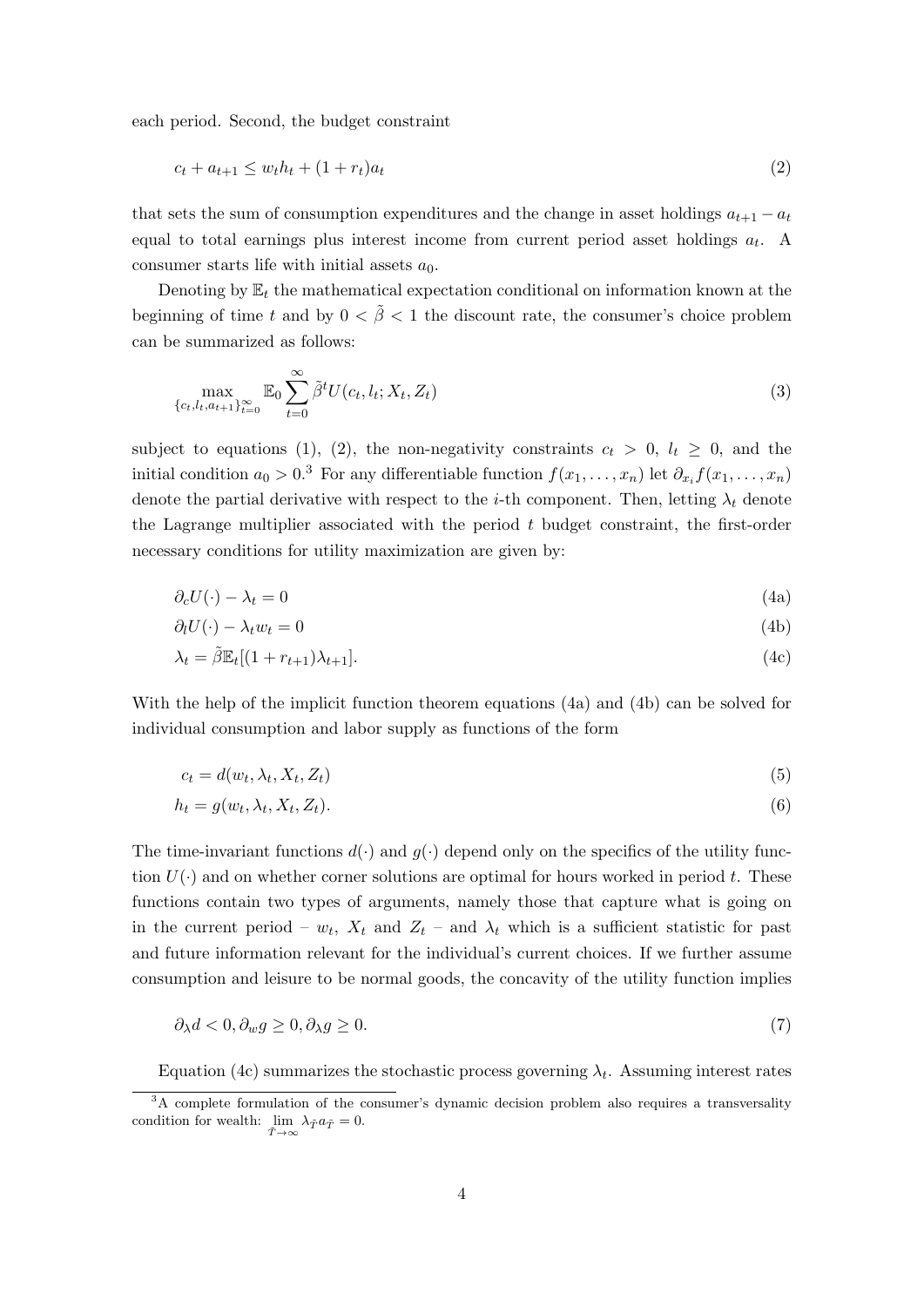do not vary stochastically, this process can alternatively be expressed as an expectational difference equation:

$$
\lambda_t = \tilde{\beta}(1 + r_{t+1}) \mathbb{E}_t \lambda_{t+1}.
$$

Recall that any variable can be rewritten as the sum of what was expected and an expectational error  $\varepsilon$ :

$$
\lambda_t = \mathbb{E}_{t-1}\lambda_t + \varepsilon_t.
$$

Combining the last two expressions and solving backward yields

$$
\lambda_t = \tilde{\beta}^{-t} R_t \lambda_0 + \sum_{j=0}^{t-1} \varepsilon_{t-j} \equiv \tilde{\beta}^{-t} R_t \lambda_0 + \eta_t,
$$
\n(8)

where  $R_t \equiv 1/[(1 + r_1)(1 + r_2) \cdot \ldots \cdot (1 + r_t)]$  is the common discount rate. Equation (8) nicely illustrates that apart from the sum of past expectational errors,  $\eta_t$ , the timevarying individual marginal utility of wealth consists of a fixed individual component  $\lambda_0$ and a common time-varying component. When inserting this expression together with the consumption and labor supply function (5) and (6) into the individual life-time budget constraint which results from solving equation (2) forward we get

$$
a_0 \geq \sum_{t=0}^{\infty} R_t[d(w_t, \lambda_t, X_t, Z_t) - w_t g(w_t, \lambda_t, X_t, Z_t)].
$$
\n(9)

Equation (9) implicitly defines  $\lambda_t$ . It shows that the marginal utility of consumption is a highly complex variable that depends on the initial assets, life-time wages, the market interest rate, observable and unobservable individual characteristics and preferences. For the purpose of our analysis it matters that the assumed concavity of preferences implies

$$
\frac{\partial \lambda_t}{\partial a_0} < 0, \frac{\partial \lambda_t}{\partial w_t} \le 0. \tag{10}
$$

Taken together the inequalities in (7) and (10) indicate that there exists a direct and an indirect effect of wages on hours worked. A rise in the current period's wage rate directly leads to an increase in hours worked. The indirect link exists, because a rising wage rate contributes to a rise in wealth which tends to reduce labor supply. Hence, in the intertemporal framework laid out the net effect of a change in wages on individual labor supply is unclear from a theoretical point of view.

Summing up, we can express the individual labor supply function as follows:

$$
h_t = \begin{cases} g(w_t, \lambda(w_t, \eta_t), X_t, Z_t) > 0 & \text{if} \quad w_t \ge w_t^R \\ 0 & \text{if} \quad w_t < w_t^R \end{cases}
$$
(11)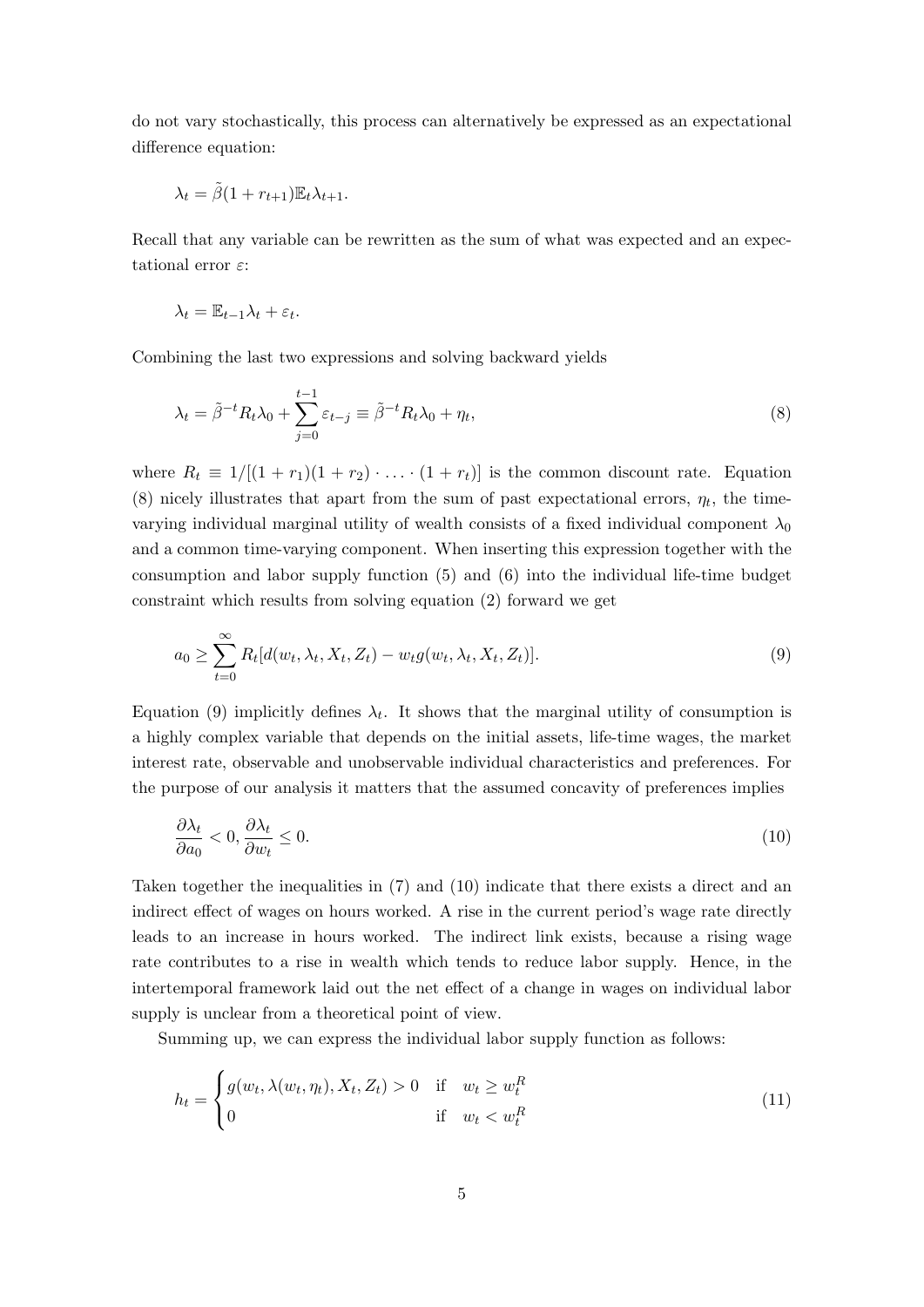where the individual reservation wage rate in period  $t$  is derived from expression (4b):

$$
w_t^R = \frac{\partial_l U[c_t, T, X_t, Z_t]}{\partial_c U[c_t, T, X_t, Z_t]}
$$

with  $(1 + r_t)a_t \ge a_{t+1}$ . Equation (11) implies that the individual wage rate  $w_t$  is observed only if it is greater than or equal to the individual's reservation wage  $w_t^R$ . In general, we can think of  $w_t$  as the maximal wage rate *offered* to an individual in period t. We introduce the wage rate as a possibly hypothetical quantity so that we can later define a suitable population model.

We finally use the labor supply function to define the Frisch wage-elasticity of an individual's labor supply:

$$
\epsilon_t = \frac{\partial \log g(w, \lambda_t, X_t, Z_t)}{\partial \log w}\bigg|_{w=w_t} = \partial_w g(w_t, \lambda_t, X_t, Z_t) \frac{w_t}{h_t}.\tag{12}
$$

Since we focus on an individual Frisch wage-elasticity, we only consider the direct effects of the wage change. We compensate indirect effects due to a rise in wealth by keeping  $\lambda_t = \lambda(w_t, \eta_t)$  fixed at their individual levels, instead of allowing  $\lambda_t$  to change with changes in  $w_t$ . Since the Frisch wage-elasticity abstracts from the wealth effect of a wage change, this elasticity by definition cannot become negative.

## 3 Aggregation and the Frisch Elasticity

We modify the statistical aggregation approach developed by Paluch et al. (2012) (see also Hildenbrand and Kneip (2005)) to allow for corner solutions in individual labor supply decisions in order to arrive at an aggregate labor supply function. Recall that for each individual working hours  $h_t$  in period  $t$  are given by

$$
h_t = g(w_t, \lambda_t, Y_t) I(w_t \ge w_t^R), \tag{13}
$$

where  $I(\cdot)$  denotes the indicator function. The function g is derived from utility maximization and depends on the individual wage rate  $w_t$ , the marginal utility of wealth  $\lambda_t$ , observable individual characteristics  $X_t$  and unobservable random factors  $Z_t$  such as preferences or talents, which we summarize using the variable  $Y_t = (X_t, Z_t)$ . For each period t, working hours  $h_t$ , wages rates  $w_t$ , reservation wage rates  $w_t^R$ , as well as  $\lambda_t$  and  $Y_t$  are random variables with means depending on the corresponding distributions within the given population. More precisely the mean labor supply as well as the mean wage rate received by all working individuals are given by the following two expressions:

$$
\overline{H}_t = \mathbb{E}(h_t) = \int g(w, \lambda, Y) I(w \ge w^R) d\pi_{w, w^R, \lambda, Y}^t,
$$
\n(14a)

$$
\overline{W}_t = \mathbb{E}(w_t) = \int wI(w \ge w^R) d\pi_{w,w^R}^t,
$$
\n(14b)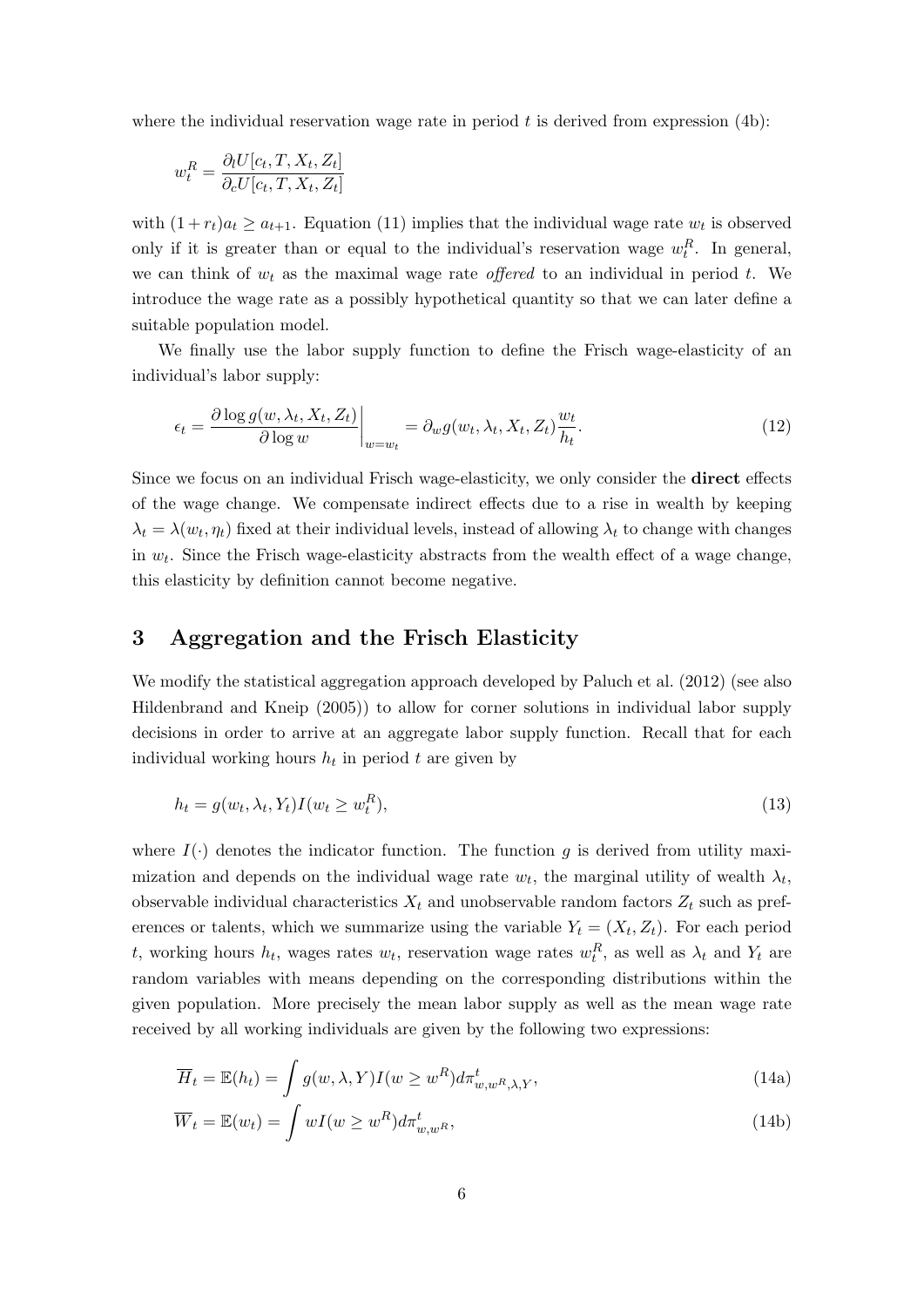where  $\pi_{w,wR,\lambda,Y}^t$  denotes the joint distribution of the variables  $(w_t, w_t^R, \lambda_t, Y_t)$  over the population and  $\pi_{w,wR}^t$  stands for the marginal distribution of  $(w_t, w_t^R)$ . All other marginal distributions are written analogously. Moreover, we denote the conditional distribution of some random variable V given a random variable W by  $\pi^t_{V|W}$  and its density, if existent, by  $f^t_{V|W}(\cdot)$ . In particular, we will assume that the conditional distribution  $\pi_{wR|w}^t$  of  $w_t^R$ given  $w_t = w$  has a continuous density  $f^t_{w^R|w}(\cdot)$ . Finally, we require that the marginal distribution  $\pi_w^t$  of  $w_t$  also possesses a continuous density  $f_w^t(\cdot)$ .

We are interested in determining the aggregate Frisch wage-elasticity of labor supply – an entity which receives much attention in macroeconomics. The goal is to quantify changes in mean working hours  $H_t$  in reaction to a small change of the mean wage rate,  $W_t$ . As equation (14a) nicely illustrates, mean hours worked depend among others on the distribution of wages  $w_t$  across individuals. Since the shape of the wage distribution can change in many different ways if individual wages change, several alternative definitions of an aggregate elasticity are feasible.

For the sake of determining the aggregate elasticity, we perform the following thought experiment. Consider the situation that each individual faces an unanticipated temporary fixed change  $\Delta > 0$  of her wage rate  $w_t$ , so that  $w_t$  is transformed into  $w_t + \Delta$  for some  $\Delta$ close to zero.<sup>4</sup> All other variables remain unchanged. Using this transformation we obtain a higher new mean wage,  $\overline{W}_t(\Delta)$ , and a new mean of working hours,  $\overline{H}_t(\Delta)$ :

$$
\overline{H}_t(\Delta) := \mathbb{E}\left(g(w_t + \Delta, \lambda_t, Y_t)I(w_t + \Delta \ge w_t^R)\right)
$$
\n
$$
= \int g(w + \Delta, \lambda, Y)I(w + \Delta \ge w^R)d\pi_{w,w^R,\lambda,Y}^t,
$$
\n
$$
\overline{W}_t(\Delta) := \mathbb{E}\left((w_t + \Delta)I(w_t + \Delta \ge w^R)\right)
$$
\n(15a)

$$
\overline{W}_t(\Delta) := \mathbb{E}\left( (w_t + \Delta)I(w_t + \Delta \ge w_t^R) \right)
$$
\n
$$
= \int (w + \Delta)I(w + \Delta \ge w^R) d\pi_{w,w^R}^t.
$$
\n(15b)

Since we focus on an aggregate Frisch wage-elasticity, we only consider the direct effects of the wage transformation in (15a). We compensate indirect effects due to a rise in wealth by keeping  $\lambda_t = \lambda(w_t, \eta_t)$  fixed at their individual levels. If we allowed  $\lambda_t$  to change to  $\lambda(w_t + \Delta, \eta_t)$ , our approach could generate an aggregate Marshallian wage-elasticity of labor supply.<sup>5</sup>

Obviously  $\overline{H}_t(0) = \overline{H}_t$  and  $\overline{W}_t(0) = \overline{W}_t$ . Our model does not specify a direct functional relationship between  $\overline{W}_t(\Delta)$  and  $\overline{H}_t(\Delta)$ , because we abstain from a particular utility specification and account for worker heterogeneity. Recall that elasticities are defined via logarithmic derivatives. Since derivatives in turn are limits of incremental changes, an aggregate Frisch elasticity with respect to our particular change of individual wage rates

<sup>&</sup>lt;sup>4</sup>Note that all arguments hold analogously in case of marginal wage cuts, where  $\Delta < 0$ .

<sup>&</sup>lt;sup>5</sup>Our approach can be generalized to any other strictly monotone transformation  $w_t \to T(\Delta, w_t)$  with  $T(0, w_t) = w_t$ . For example, instead of considering  $T(\Delta, w_t) = w_t + \Delta$ , one may be interested in looking at proportional changes  $T(\Delta, w_t) = w_t(1 + \Delta)$  or more complex transformations. The formulae for aggregate elasticities derived below then have to be modified. They will depend on  $\frac{\partial}{\partial \Delta}T(\Delta, w)|_{\Delta=0}$ . Details are given in Appendix A.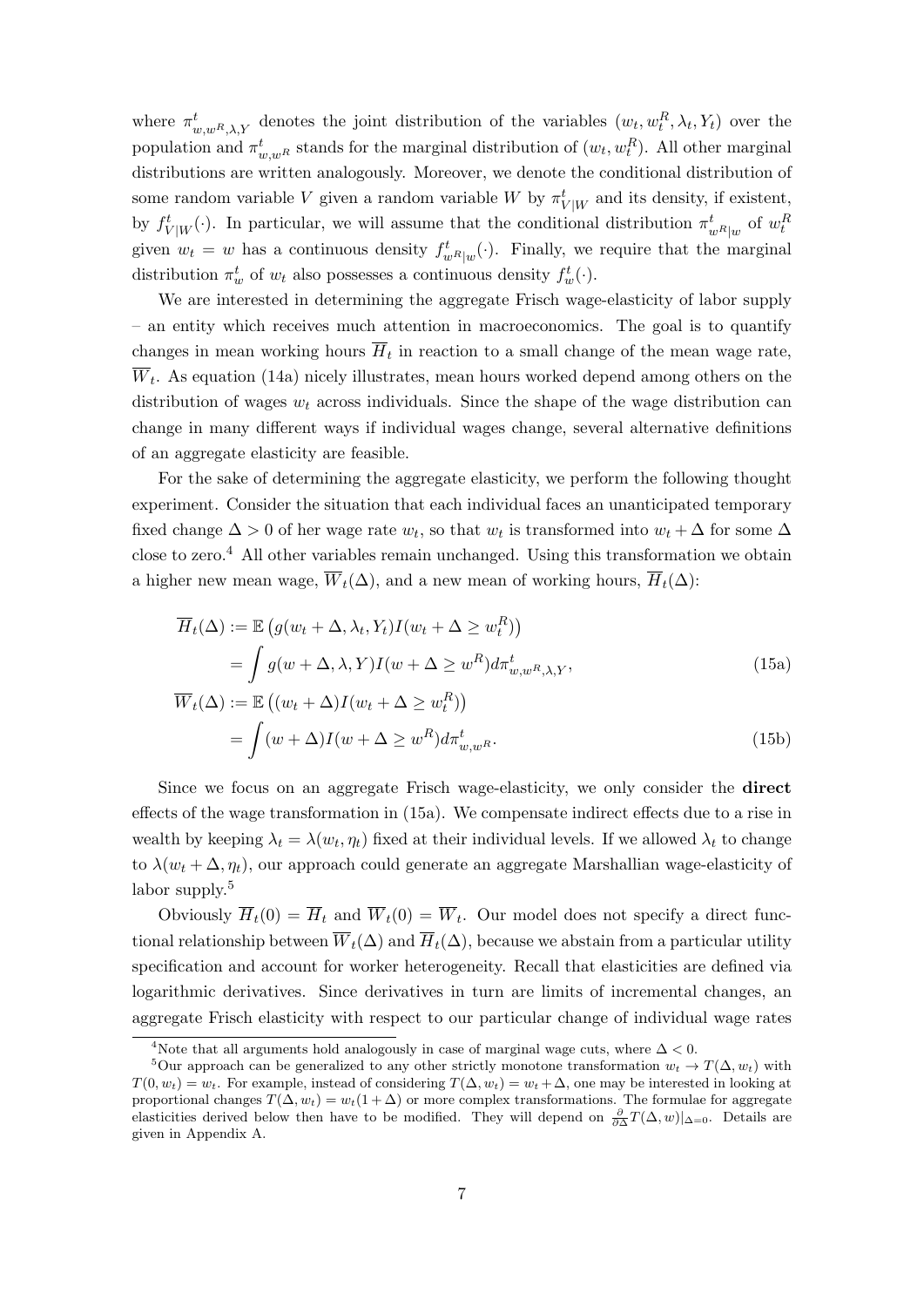is defined as follows:

$$
e_{t} := \lim_{\log \overline{W}_{t}(\Delta) \to \log \overline{W}_{t}} \frac{\log \overline{H}_{t}(\Delta) - \log \overline{H}_{t}}{\log \overline{W}_{t}(\Delta) - \log \overline{W}_{t}} = \lim_{\Delta \to 0} \frac{\Delta(\log \overline{H}_{t}(\Delta) - \log \overline{H}_{t})}{\Delta(\log \overline{W}_{t}(\Delta) - \log \overline{W}_{t})}
$$

$$
= \frac{\frac{\partial}{\partial \Delta} \log \overline{H}_{t}(\Delta)|_{\Delta=0}}{\frac{\partial}{\partial \Delta} \log \overline{W}_{t}(\Delta)|_{\Delta=0}} = \frac{\overline{W}_{t}}{\overline{H}_{t}} \frac{\frac{\partial}{\partial \Delta} \overline{H}_{t}(\Delta)|_{\Delta=0}}{\frac{\partial}{\partial \Delta} \overline{W}_{t}(\Delta)|_{\Delta=0}}.
$$
(16)

The aggregate quantities  $\overline{W}_t$  and  $\overline{H}_t$  can be determined from observed data so that we only have to analyze the expressions  $\frac{\partial}{\partial \Delta} \overline{H}_t(\Delta)|_{\Delta=0}$  and  $\frac{\partial}{\partial \Delta} \overline{W}_t(\Delta)|_{\Delta=0}$ .

Let us first consider the simpler term  $\overline{W}_t(\Delta)$  which, for  $\Delta > 0$ , quantifies the new mean wage rate paid by employers. Note that for a working individual her new wage rate simply is  $w_t + \Delta$ , and hence  $\frac{\partial}{\partial \Delta}(w_t + \Delta)|_{\Delta=0} = 1$ . This is not generally true at the aggregate level. The point is that for  $\Delta > 0$  we consider the increase in the mean wage rate for the entire labor force and not only for the subpopulation of employed workers. The transformation implies that a wage rate  $w_t+\Delta$  is offered to an unemployed individual, but the actual wage rate paid will remain zero if  $w_t + \Delta < w_t^R$ . On the other hand, there exist marginal workers who do not work at a wage rate  $w_t$ , but may decide to work at a higher wage rate  $w_t + \Delta$ . More precisely, by (15b) we have

$$
\overline{W}_t(\Delta) = \int (w + \Delta) I(w \ge w^R) d\pi_{w,w^R}^t + \int (w + \Delta) I(w^R \in [w, w + \Delta]) d\pi_{w,w^R}^t \qquad (17)
$$
\n
$$
= \int (w + \Delta) I(w \ge w^R) d\pi_{w,w^R}^t + \int (\nu + \Delta) \left( \int_{\nu}^{\nu + \Delta} f_{w^R|\nu}^t(\tilde{\nu}) d\tilde{\nu} \right) f_w^t(\nu) d\nu.
$$

Taking derivatives yields

$$
\frac{\partial}{\partial \Delta} \overline{W}_t(\Delta)|_{\Delta=0} = \underbrace{\int I(w \ge w^R) d\pi_{w,w^R}^t}_{EPR_t} + \underbrace{\int \nu f_{w^R|\nu}^t(\nu) f_w^t(\nu) d\nu}_{\tau_{w,t}^{ext}}.
$$
\n(18)

The first term  $EPR_t$  corresponds to the employment ratio in period t, i.e., the fraction of the labor force employed. The second term is due to changes in mean earnings with respect to employment adjustment along the extensive margin. For any small  $\Delta > 0$ and any wage rate w the conditional probability given w that an arbitrary individual has a reservation wage rate which lies in the interval  $[w, w + \Delta]$  is approximately equal to  $\Delta f_{wR|w}^t(w)$ . Therefore,  $\Delta wf_{wR|w}^t(w)$  approximates the amount of additional wages to be paid to marginal workers transiting from non-employment to employment. For a given wage rate w the term  $wf_{wR|w}^t(w)$  thus quantifies the rate of increase of wages to be paid to marginal workers if w increases by  $\Delta > 0$ .  $\tau_{w,t}^{ext}$  is the mean of these rates over all wages,  $\tau_{w,t}^{ext} = \mathbb{E}(w_t f_{wR|w_t}^t(w_t)).$ 

Necessarily  $\tau_{w,t}^{ext} \geq 0$ , and one typically expects that  $\tau_{w,t}^{ext} > 0$ . To simplify the argument consider the case that  $w_t^R$  and  $w_t$  are independent such that  $f_{w_R|w}^t \equiv f_{w_R}^t$  does not depend on w and is equal to the marginal density of reservation wages.<sup>6</sup> Then  $\tau_{w,t}^{ext} > 0$  if for some

 $6$ The micro model implies that reservation wages are variables which do not depend on actual wages paid or offered. Therefore it does not seem implausible to assume that the random variables  $w_t^R$  and  $w_t$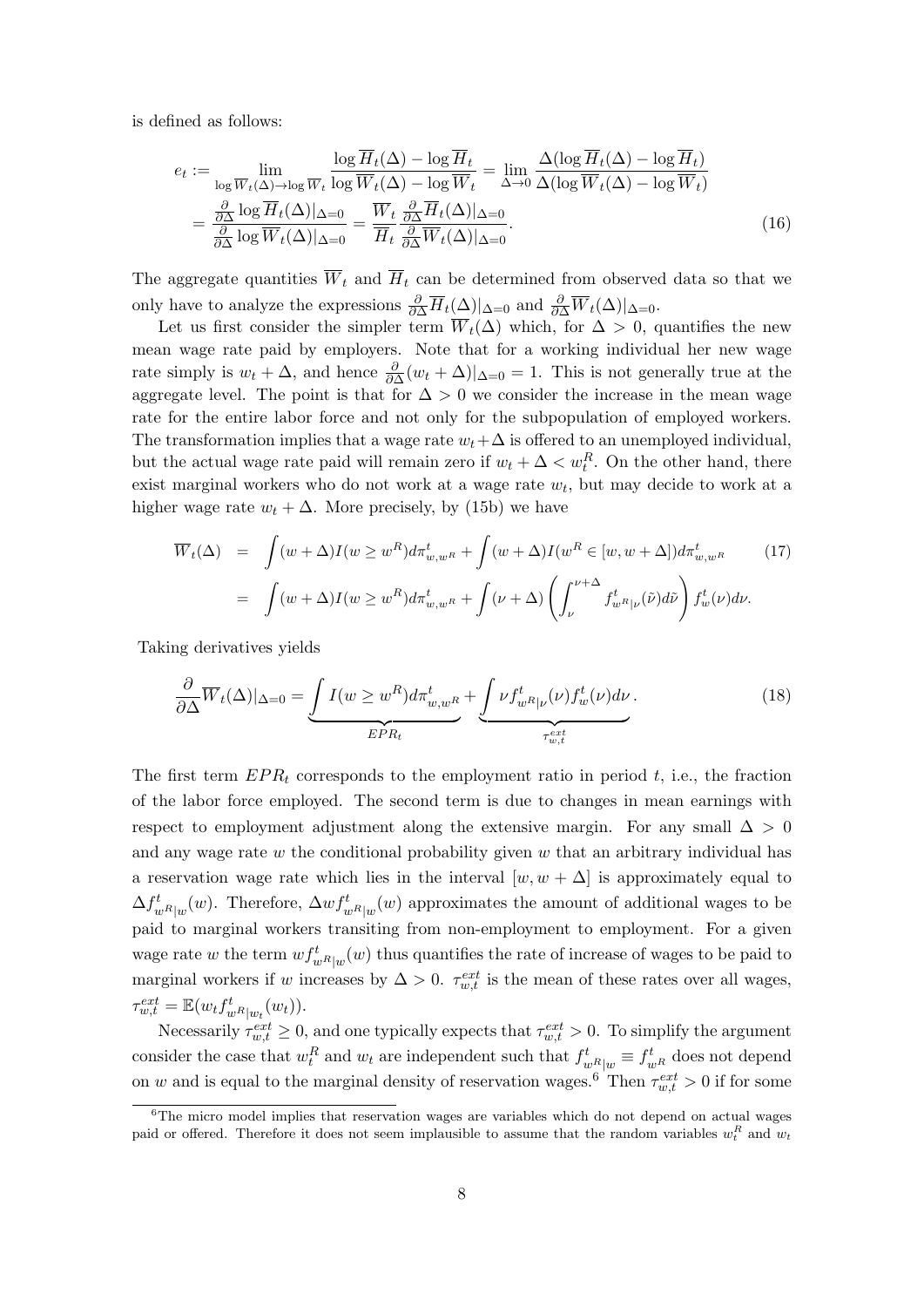wage rate  $\nu$  with  $f_w^t(\nu) > 0$  we also have  $f_{wR}^t(\nu) > 0$ . In other words,  $\tau_{w,t}^{ext} > 0$  if there exists some overlap between the support of the distributions of wages  $w_t$  and the support of the distribution of reservation wages  $w_t^R$ . This will typically be fulfilled for any real economy.

Let us now analyze the term  $\overline{H}_t(\Delta)$  which, for  $\Delta > 0$ , quantifies the new mean working hours. Similar to (17) we obtain

$$
\overline{H}_t(\Delta) = \int g(w + \Delta, \lambda, Y) I(w \ge w^R) d\pi_{w,w^R, \lambda, Y}^t
$$
\n
$$
+ \int g(w + \Delta, \lambda, Y) I(w^R \in [w, w + \Delta]) d\pi_{w,w^R, \lambda, Y}^t,
$$
\n(19)

where the second term quantifies the part of the change of  $\overline{H}_t$  which is due to the fact that if wage rates rise from  $w_t$  to  $w_t + \Delta$ , then the subpopulation of all individuals with reservation wage rates  $w_t^R \in [w_t, w_t + \Delta]$  will contribute non-zero working hours. Using  $\partial_w g(w, \lambda, Y)$  to denote the partial derivative of g with respect to w, the derivative of the first term simply is  $\mathbb{E}(\partial_w g(w_t, \lambda_t, Y_t))$ . Calculating the derivative of the second term is slightly more complicated. A rigorous analysis can be found in Appendix B. We then arrive at the following expression:

$$
\frac{\partial \overline{H}_t(\Delta)}{\partial \Delta} \Big|_{\Delta=0} = \underbrace{\int \partial_w g(w, \lambda, Y) I(w \ge w^R) d\pi_{w,w^R, \lambda, Y}^t}_{\tau_{h,t}^{int}} + \underbrace{\int \mathbb{E} \left( h_t | w_t^R = w_t = \nu \right) f_{w^R|\nu}^t(\nu) f_w^t(\nu) d\nu}_{\tau_{h,t}^{ext}}.
$$
\n(20)

The first term  $\tau_{h,t}^{int}$  quantifies the average derivatives of the individual functions g for the subpopulation  $\mathcal{E}_t$  of all individuals already working at wage rate  $w_t$ . Put differently,  $\tau_{h,t}^{int}$ measures the total labor supply adjustment along the intensive margin. It can also be interpreted as a weighted mean of individual Frisch elasticities for the subpopulation  $\mathcal{E}_t$ . Recall that individual Frisch elasticities are given by  $\epsilon_t = \frac{\partial \log g(w, \lambda_t, Y_t)}{\partial \log w}$  $\partial \log w$  $\Big\vert_{w=w_t}$  $=\partial_w g(w_t, \lambda, Y) \frac{w_t}{h_t}$  $\frac{w_t}{h_t}$ . Therefore,

$$
\tau_{h,t}^{int} = \int_{\mathcal{E}_t} \partial_w g(w, \lambda, Y) d\pi_{w,w}^t R_{,\lambda,Y} = \mathbb{E}_{\mathcal{E}_t} (\partial_w g(w_t, \lambda_t, Y_t)) = \mathbb{E}_{\mathcal{E}_t} \left( \epsilon_t \frac{h_t}{w_t} \right), \tag{21}
$$

where  $\mathbb{E}_{\mathcal{E}_t}(\cdot)$  is used to denote expected values over all individuals in  $\mathcal{E}_t$ . Note that usually  $\mathbb{E}_{\mathcal{E}_t}(\epsilon_t \frac{h_t}{w_t}$  $\frac{h_t}{w_t})\,\neq\,\mathbb{E}_{\mathcal{E}_t}(\epsilon_t)\frac{\overline{H}_t}{\overline{W}_t}$  $\frac{H_t}{W_t}$  which means that even  $\frac{W_t}{H_t} \tau_{h,t}^{int}$  does not correspond to a simple mean of individual elasticities over  $\mathcal{E}_t$ .

are independent. However, there may exist an indirect link due to correlations with common explanatory variables such as education, for example. Highly educated individuals tend to have higher reservation wages than others and they are likely to receive higher wage offers. This may introduce a correlation between  $w_t^R$  and  $w_t$  over the population. Our procedure for estimating  $\tau_{w,t}^{ext}$  described in section 4 takes such effects into account.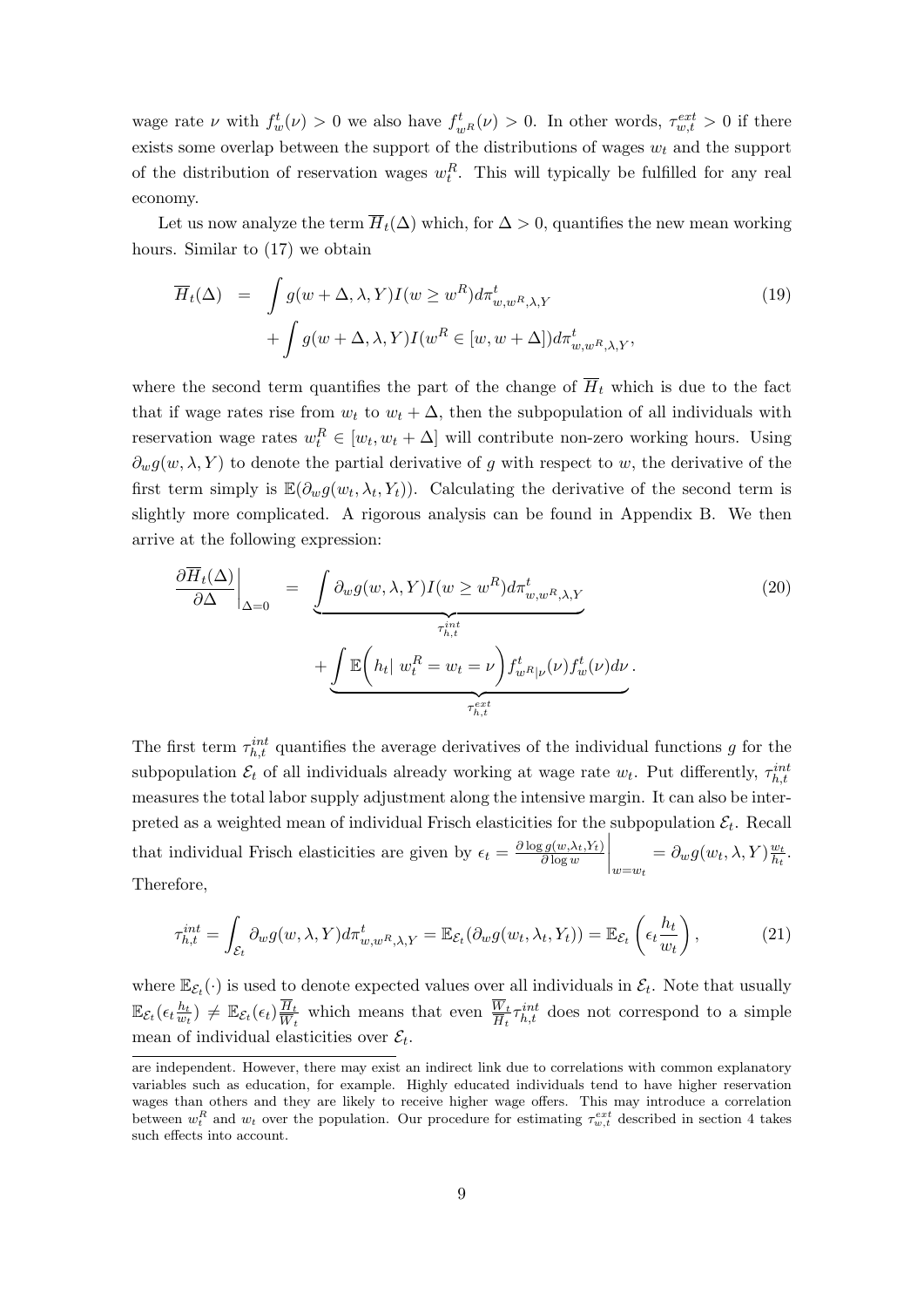The second term  $\tau_{h,t}^{ext} \geq 0$  captures all adjustments of working hours along the extensive margin, i.e., all changes due to transitions between non-employment and employment. Its interpretation is analogous to that of  $\tau_{w,t}^{ext}$  already discussed above. Note that  $\mathbb{E}(h_t | w_t^R =$  $w_t = w$ ) is the average number of hours a marginal worker with reservation wage rate  $w_t^R = w$  intends to work if she is offered the wage rate  $w_t = w$ . For any small  $\Delta > 0$ and any wage rate w the term  $\Delta \mathbb{E}(h_t | w_t^R = w_t = w) f_{w_R|w}^t(w)$  thus approximates the average amount of working hours provided by marginal workers transiting between nonemployment and employment if the wage rate offer rises from w to  $w + \Delta$ . Hence, for a given wage rate w the term  $\mathbb{E}(h_t | w_t^R = w_t = w) f_{w^R|w}^t(w)$  quantifies the rate of change of hours worked by marginal workers if w changes by  $\Delta > 0$ .  $\tau_{h,t}^{ext}$  is the mean of these rates over all wages,  $\tau_{h,t}^{ext} = \mathbb{E}\left(\mathbb{E}(h_t | w_t^R = w_t) f_{w^R|w}^t(w_t)\right) \geq 0.$ 

Summarizing our discussion, the aggregate Frisch wage-elasticity is given by

$$
e_t = \frac{\overline{W}_t}{\overline{H}_t} \left( \frac{\tau_{h,t}^{int} + \tau_{h,t}^{ext}}{EPR_t + \tau_{w,t}^{ext}} \right).
$$
\n(22)

Most existing work in business cycle analysis is based on models which assume timeinvariant wage elasticities of labor supply. At a first glance it may come as a surprise that aggregate elasticities determined by (22) explicitly depend on time. Time dependence of  $e_t$  is an inevitable consequence of the fact that all major determinants vary over time.

### 4 Econometric Modeling

In what follows, we will describe an econometric approach to estimate the total labor supply adjustment along the intensive margin as well as the adjustments along the extensive margin in our general effort to quantify the aggregate Frisch wage-elasticity  $e_t$ . Note that the quantities  $W_t$ ,  $H_t$  and  $EPR_t$  can be determined directly from observed data, so that we have to find estimates for  $\tau_{h,t}^{int}$ ,  $\tau_{h,t}^{ext}$  and  $\tau_{w,t}^{ext}$ .

For a given period  $t$ , the expression for the total labor supply adjustment along the intensive margin from equation (20) can be estimated via its sample equivalent

$$
\hat{\tau}_{h,t}^{int} = \frac{1}{N_t^w} \sum_{i: h_{it} > 0} \partial_w \hat{g}(w_{it}, \lambda_{it}, Y_{it})
$$
\n(23)

where  $N_t^w$  denotes the employed workers in period t in our sample. The determinants of the individual labor supply  $h_{it} = g(w_{it}, \lambda_{it}, Y_{it})$   $I(w_{it} \geq w_{it}^R)$  are given by the wage rate  $w_{it}$ , the marginal utility of wealth  $\lambda_{it}$ , observable individual characteristics  $X_{it}$  and unobservable random factors  $Z_{it}$  with  $Y_{it} = (X_{it}, Z_{it})$ . Recall that we assume that there are no systematic differences between wages paid to working individuals and those unobserved wages declined by non-working individuals, and that all wage rates are drawn from the same distribution. Thus, we do not need to consider selection.<sup>7</sup> We closely follow the

<sup>7</sup>For each year we test for sample selection bias by estimating a Probit model for the labor force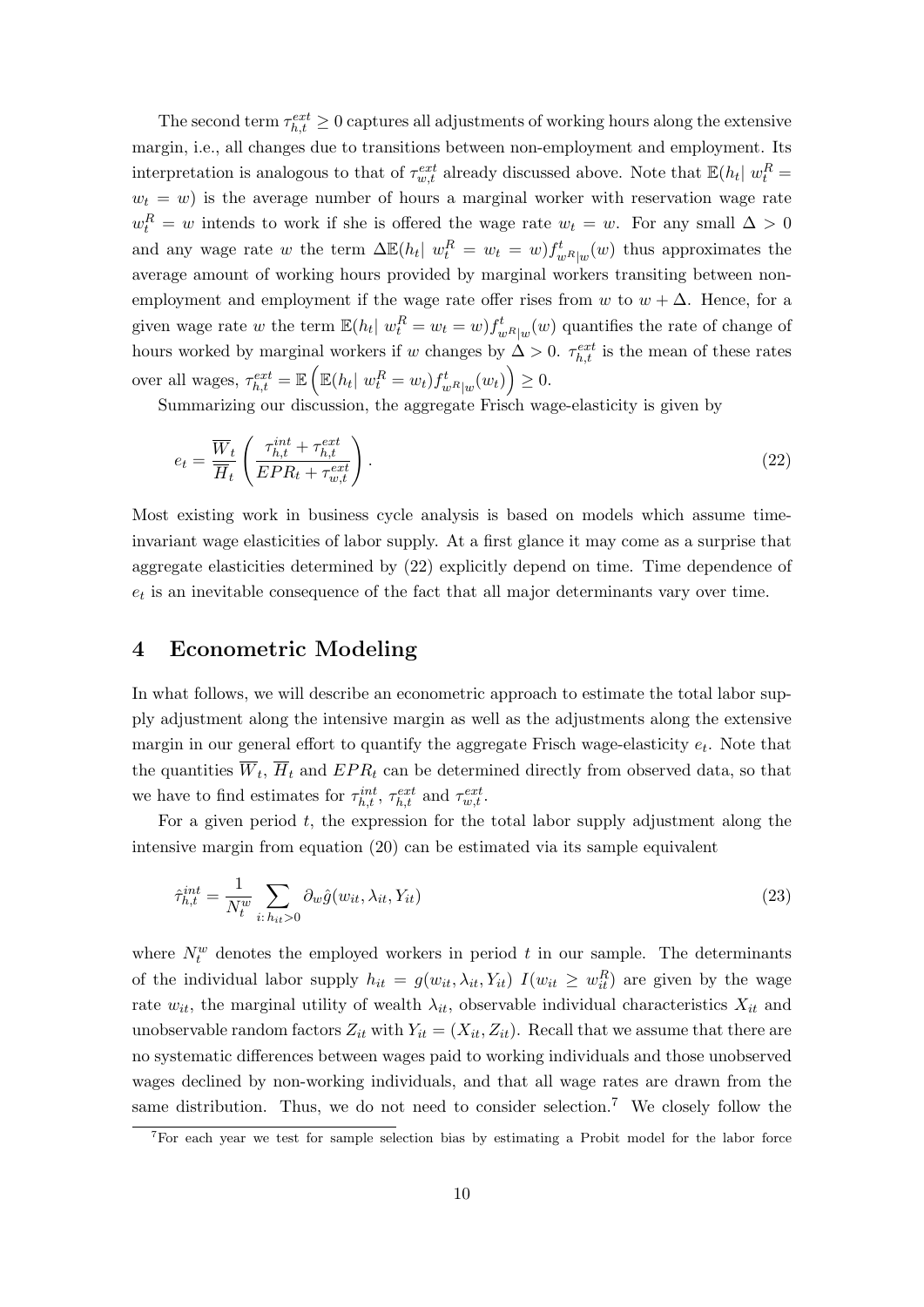empirical literature on male labor supply analysis when hours worked are treated as a continuous variable. Assuming that all determinants have a linear effect on the individual labor supply and we get the following panel data model:<sup>8</sup>

$$
\log h_{it} = \gamma_0 + \gamma_1 \log w_{it} + (X_{it})' \beta + \lambda_{it} + z_{it},\tag{24}
$$

where  $X_{it}$  is a vector of p different observable attributes and the p-dimensional parameter vector  $\beta$  captures their influence on the individual labor supply. The term  $z_{it}$  measures the influence of unobservable individual characteristics.

In order to retrieve the individual fixed components of  $\lambda_{it}$  and  $z_{it}$  we decompose their sum into their respective time averages and a time-varying residual:

$$
\lambda_{it} + z_{it} = \underbrace{\lambda_i + z_i}_{\mu_i} + \underbrace{\lambda_{it} - \lambda_i + z_{it} - z_i}_{\xi_{it}}.
$$
\n
$$
(25)
$$

This yields

$$
\log h_{it} = \gamma_0 + \gamma_1 \log w_{it} + (X_{it})' \beta + \mu_i + \xi_{it},\tag{26}
$$

where we now assume  $\xi_{it}$  to be i.i.d. idiosyncratic errors with zero mean and common variance. Since the individual wage rate is correlated with the marginal utility of wealth  $\lambda_{it}$  which enters the error term, we instrument for wage rates. The structure of the panel model above as well as the instrumental variable (IV) approach are in accordance with the setup commonly used in the literature estimating the individual labor supply of males (cf. for example Blundell and Macurdy (1999), Fiorito and Zanella (2012)). The instruments must be uncorrelated with the time-varying wealth and preference component of the error, i.e.,  $\lambda_{it} - \lambda_i$  and  $z_{it} - z_i$ . However, they may correlate with the individual fixed effects. We estimate equation (26) using a fixed-effect estimator. In order to guarantee identification of  $\beta$ , there may not be a constant in X and none of the observable attributes may be determined by the wage rate, so that the matrix  $\mathbb{E}\left\{[X - \mathbb{E}[X] \log w] | [X - \mathbb{E}[X] \log w] \right\}$ be positive definite. As is common in this literature, the sum over all individual effects is standardized to equal zero.

<sup>&</sup>lt;sup>8</sup>Note that if we assumed the utility function to be separable between leisure and consumption, linearity would directly follow. Let  $U = f(c_{it}, Z_{it}) - \exp(-X'_{it}\beta^* - z_{it}^*)(T - l_{it})^{\sigma}$  as in MaCurdy (1985) where  $\beta^*$  is a vector of parameters associated with the observable individual characteristics  $X_{it}$ ,  $z_{it}^*$  is the contribution of the unmeasured characteristics and  $\sigma > 1$  is a preference parameter common to all individuals. Then, the first order condition (4b) reads as follows and can be reformulated further:

| $\lambda_{it}w_{it}$              | $=\exp(-X_{it}'\beta^* - z_{it}^*)\sigma h_{it}^{\sigma-1}$                                               |
|-----------------------------------|-----------------------------------------------------------------------------------------------------------|
| $\log \lambda_{it} + \log w_{it}$ | $=$ $-X'_{it}\beta^* - z_{it}^* + \log \sigma + (\sigma - 1) \log h_{it}$                                 |
| $\log h_{it}$                     | $= (\sigma - 1)^{-1}(-\log \sigma + \log w_{it}) + X'_{it}\beta + \tilde{\lambda}_{it} + \tilde{z}_{it},$ |
|                                   |                                                                                                           |

with  $\beta = (\sigma - 1)^{-1} \beta^*$ ,  $\tilde{\lambda}_{it} = (\sigma - 1)^{-1} \log \lambda_{it}$  and  $\tilde{z}_{it} = (\sigma - 1)^{-1} z_{it}^*$ .

participation equation over the whole sample and including the resulting inverse Mills ratio in the structural equation. For most years, the coefficient on the inverse Mills ratio is not significant and hence the null hypothesis of having no selection bias cannot be rejected. Details of the estimation and test procedure as well as results are available from the authors upon request.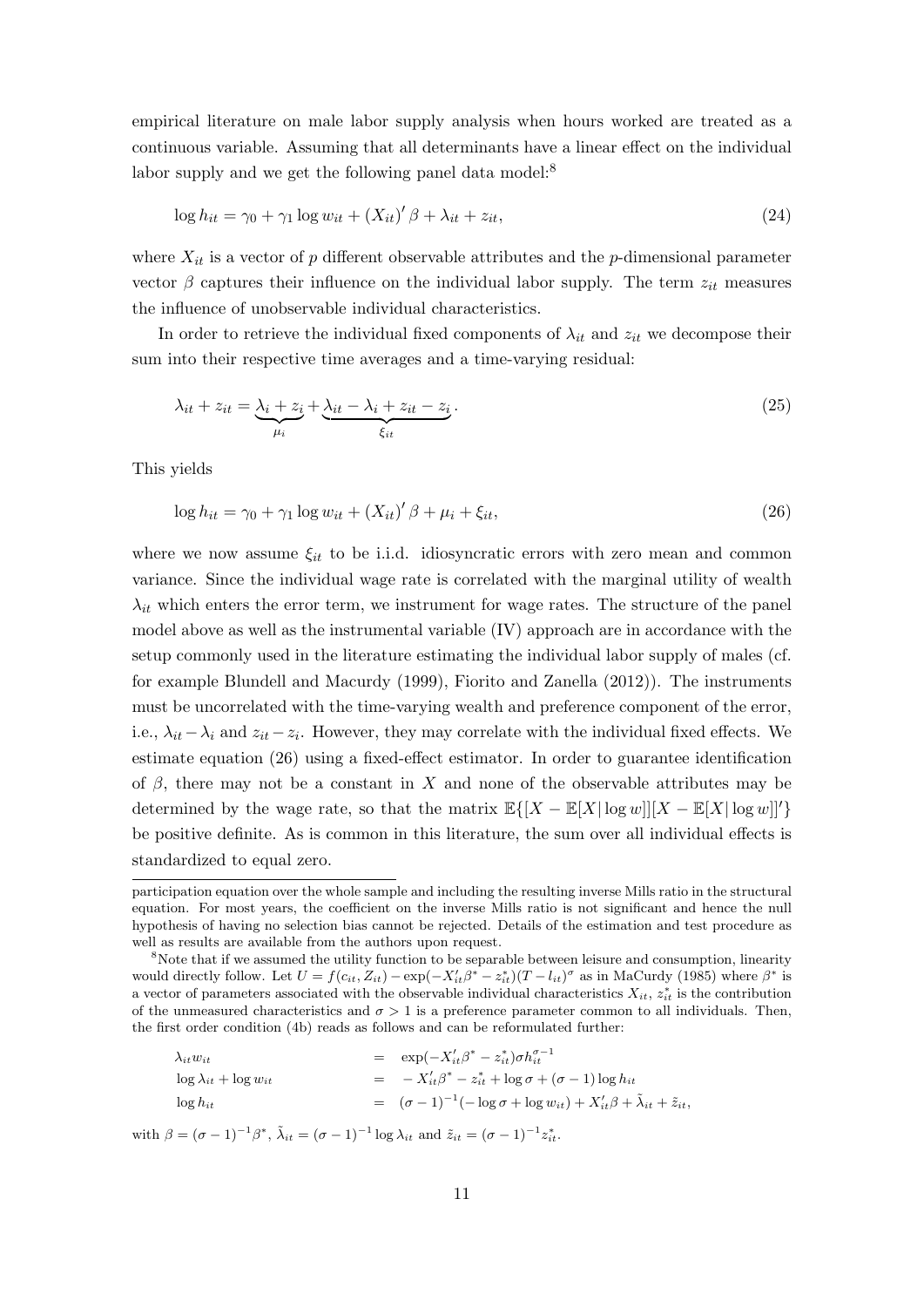The panel data model implies that an estimate of the derivative of the individual labor supply function with respect to the wage rate is given by

$$
\partial_w \hat{g}(w_{it}, \lambda_{it}, Y_{it}) = \frac{h_{it}}{w_{it}} \hat{\gamma}_1,
$$

so that for each period  $t$  the total labor supply adjustment along the intensive margin can be estimated by

$$
\hat{\tau}_{h,t}^{int} = \frac{1}{N_t^w} \sum_{i:\,h_{it}>0} \frac{h_{it}}{w_{it}} \hat{\gamma}_1. \tag{27}
$$

Let us now consider the adjustments along the extensive margin. To maintain a high degree of generality, we take a non-parametric estimation approach. Recall from equations (18) and (20) that  $\tau_{w,t}^{ext}$  and  $\tau_{h,t}^{ext}$  are given by

$$
\tau_{w,t}^{ext} = \int \nu f_{w}^t(\nu) f_w^t(\nu) d\nu \tag{28}
$$

and

$$
\tau_{h,t}^{ext} = \int \mathbb{E}\left(h_t \mid w_t^R = w_t = \nu\right) f_{w^R|\nu}^t(\nu) f_w^t(\nu) d\nu,
$$
\n(29)

respectively. Therefore, for given  $\nu$  we have to find estimates for the product of densities  $f_{wR}^t(\nu) f_w^t(\nu) = f_{wR,w}^t(\nu, \nu)$  and the conditional expectation  $\mathbb{E}(h_t | w_t^R = w_t = \nu)$ . As the joint distribution of reservation wages and hourly wage rates is unknown, we condition on observable individual characteristics, X, to estimate the product of densities

$$
f_{w^R,w}^t(w_1, w_2) = \int f_{w^R,w|X}^t(w_1, w_2) d\pi_X^t
$$
  
= 
$$
\int f_{w^R|X}^t(w_1) f_{w|X}^t(w_2) d\pi_X^t
$$
 (30)

and assume that the joint density of the wage and the reservation wage can be factorized conditional on individual characteristics. This assumption is comparable to what Hall (2012) calls proportionality hypothesis which states that individual reservation wage rates and actual wage rates are proportional to the individual productivity. Both densities as well as the conditional expectation are estimated nonparametrically, resulting in  $\hat{f}^t_{w^R|X}(\cdot)$ ,  $\hat{f}^t_{w|X}(\cdot)$  and  $\mathbb{E}(h_t | w_t^R = w_t = \cdot)$ , respectively. We employ a two-step conditional density estimator and consider first two simple regression models, followed by a nonparametric kernel density estimator to determine an estimate from the residuals of the regression models. For the estimation of the conditional expectation we employ a local constant kernel estimator, also referred to as the Nadaraya-Watson kernel estimator.<sup>9</sup> For each

<sup>&</sup>lt;sup>9</sup>The nonparametric estimation procedure for  $\hat{f}_{wR|X}^t(\cdot)$ ,  $\hat{f}_{w|X}^t(\cdot)$  and  $\mathbb{E}(h_t | w_t^R = w_t = \cdot)$  is described in Appendix C (see e.g. Li and Racine (2006)).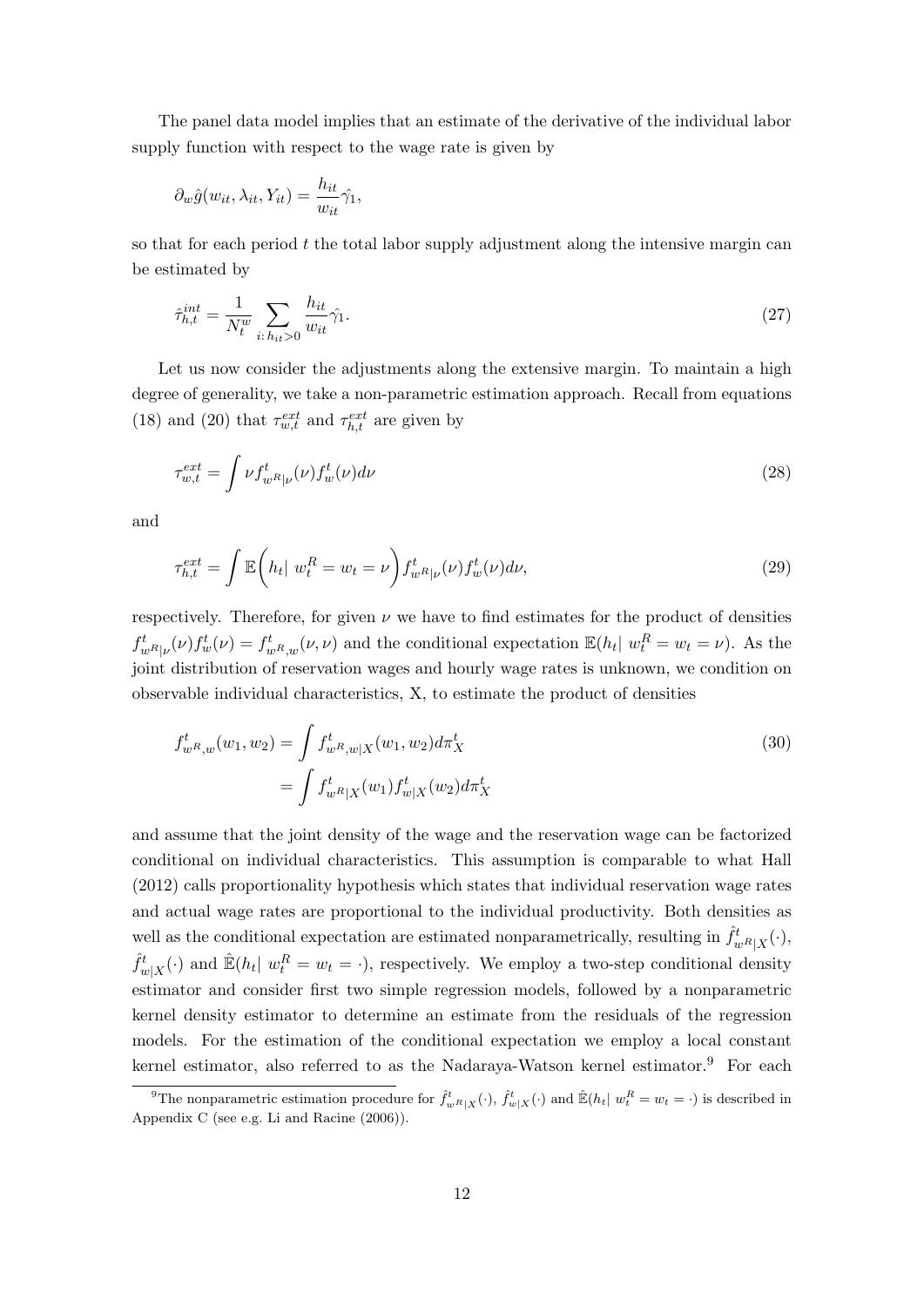period t,  $\tau_{w,t}^{ext}$  and  $\tau_{h,t}^{ext}$  can then be approximated by

$$
\hat{\tau}_{w,t}^{ext} = \int \nu \left( \frac{1}{N_t} \sum_i \hat{f}_{w}^t \mathbf{1}_{|X=X_{it}}(\nu) \hat{f}_{w|X=X_{it}}^t(\nu) \right) d\nu \tag{31}
$$

and

$$
\hat{\tau}_{h,t}^{ext} = \int \hat{\mathbb{E}} \left( h_t \right| w_t^R = w_t = \nu \right) \left( \frac{1}{N_t} \sum_i \hat{f}_{w^R|X=X_{it}}^t(\nu) \hat{f}_{w|X=X_{it}}^t(\nu) \right) d\nu \tag{32}
$$

where  $N_t$  denotes the sum of working and non-working individuals in period t in our sample. This allows us to estimate the aggregate Frisch wage-elasticity as specified in equation  $(22)$  for any period t.

### 5 Data

Our empirical work is based on data from the German Socio-Economic Panel (SOEP), a representative sample of private households and individuals living in Germany. The panel was started in 1984 (wave A) and has been updated annually through 2011 (wave BB). The panel design closely follows that of the Panel Study of Income Dynamics (PSID) – a representative sample of US households and individuals – but also takes idiosyncrasies of the German legal and socio-economic framework into account.<sup>10</sup> Since 2000, the SOEP covers on average 12,000 households and 20,000 individuals per year. A set of core questions is asked every year, including questions on education and training, labor market behavior, earnings, taxes and social security, etc.

We use the SOEP, because we consider it particularly well suited for the purpose of our analysis. To our knowledge it is the only micro panel currently available that contains indirect information on reservation wage rates of non-employed workers. This variable is essential for our effort to quantify changes in a worker's participation decision. Apart from detailed information on individual characteristics, the SOEP also reports an employed individual's market hours worked and earnings. We can thus compute an individual's hourly wage rate.

#### 5.1 Sample

For the sake of our empirical analysis we need consistent data on individual labor market behavior over a rather long time horizon. Therefore, we focus on the working age population of German males living in former West Germany who are between 25 and 64 years old. We do so, because we are neither interested in the peculiarities of women's working behavior nor in the institutional differences between former East and West Germany. Including females in a relatively long panel study would be problematic because

 $10<sup>10</sup>$  detailed description of the panel's design, its coverage, the main questions asked, etc. is contained in the Desktop Companion to the SOEP, which is accessible online at www.diw.de.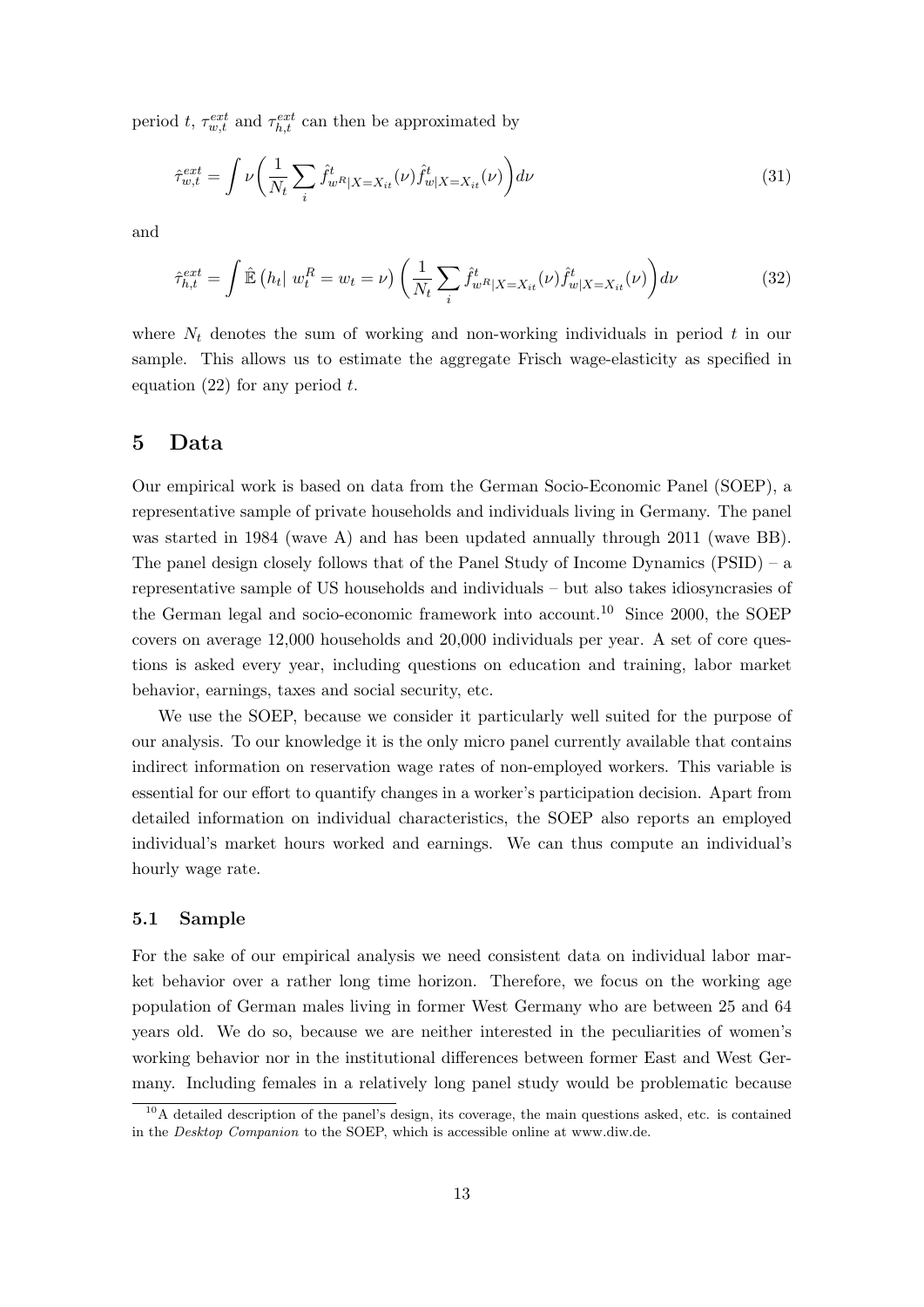in Germany, unlike in many other countries, females have undergone severe changes in their labor market behavior during the past decades. Since we want to focus on those who actively participate in the labor market, we exclude retirees, individuals in military service under conscription or in community service which can serve as substitute for compulsory military service, and individuals currently undergoing education. We also exclude individuals with missing information on unemployment experience or the amount of education or training. A maximum of 56 individuals is affected. Our sample ranges from 2000 to 2009. That is because in 2000 a refreshment sample was added to the SOEP which effectively doubled the number of observations.

Moreover, our fixed-effect estimation procedure requires the time index  $t$  to converge to infinity to ensure consistent estimates of the individual fixed effects. Therefore, we create a balanced panel from our sample which includes those working males who are continuously employed over the sample period. Our balanced panel comprises 1,296 individuals. We use these individuals whenever we compute measures related to employed workers. For all questions related to non-employment we consider individuals who are not employed and have answered the question on reservation wages. This leaves us with 91 to 140 individuals between 2000 and 2009.<sup>11</sup>

#### 5.2 Variables

Our key variables of interest are the hourly wage rate and actual working hours for the employed, the reservation wage rate for the unemployed, and individual characteristics.<sup>12</sup> A person's total hours worked,  $h_{it}$ , are given by the average actual weekly working hours. There is a wide range of answers to the question "And how much on average does your actual working week amount to, with possible overtime?" – answers range from 5.5 to 80 hours per week. In fact, the distribution of  $h_{it}$  is not discrete in nature, but quite dispersed, in particular during the last 15 to 20 years. It seems that the traditional 40 hours workweek gradually loses its prevalence as there are increasing possibilities of parttime work, higher skilled workers are asked to work more, and more flexible work options have become available.<sup>13</sup>

The hourly wage rate is calculated by dividing the current net monthly earnings by the product of 4.3 and contractual weekly working hours. We use net earnings, since information on the reservation wage is only available in net terms and we need the wage rate,  $w_{it}$ , and the reservation wage rate to be comparable. We convert all nominal values into real ones by dividing all nominal expressions by the consumer price index which uses 2005 as base year.

The reservation wage is generated from answers to the question "How much would the net pay have to be for you to consider taking the job?" which is posed to all individuals

 $11A$  detailed description of our sample is given in Appendix D. In particular, Table 6 shows summary statistics and we list all refinements to the original data.

<sup>&</sup>lt;sup>12</sup>A list of all SOEP variables with respective names as well as a list of all generated variables with description is given in Appendix D.

<sup>&</sup>lt;sup>13</sup>Histograms of actual hours worked for the years 2000, 2005 and 2009 are available in Appendix D.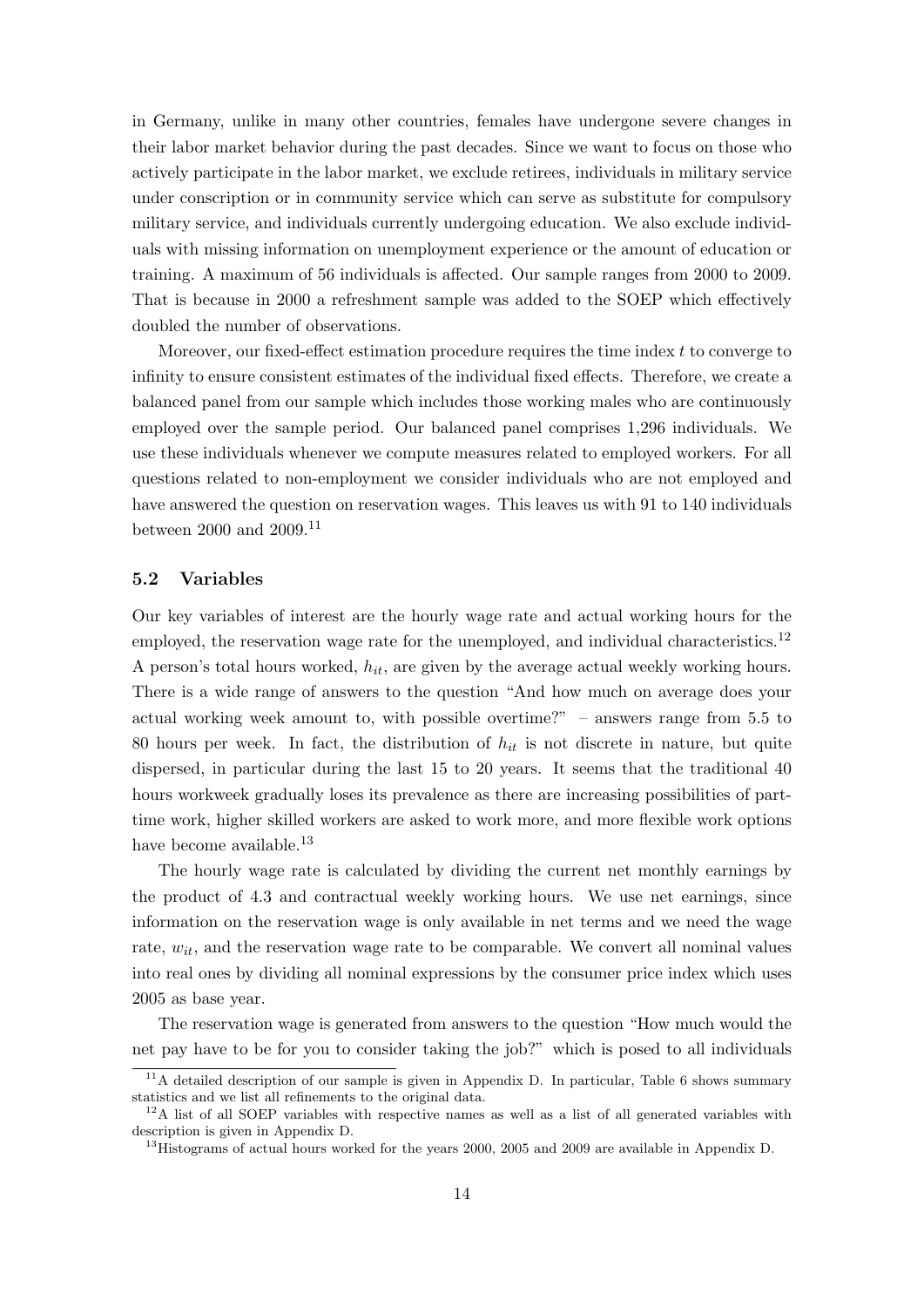| Table 1: Preferred Working Hours Linked to Reservation Net Income [%] |  |  |  |  |  |
|-----------------------------------------------------------------------|--|--|--|--|--|
|-----------------------------------------------------------------------|--|--|--|--|--|

| Wave | Full-time, Either, Don't know |            |          |          | Part-time |        |         |          |
|------|-------------------------------|------------|----------|----------|-----------|--------|---------|----------|
|      | Obs.                          | (0.35)     | [35, 45] | (45, 70) | Obs.      | (0.15) | [15.25] | (25, 40) |
| 2007 | 107                           | $0.05\,$   | 0.88     | 0.07     |           | 0.00   | 0.64    | 0.36     |
| 2008 | 86                            | 0.08       | 0.87     | 0.05     | ð         | 0.00   | 0.60    | 0.40     |
| 2009 | 112                           | $\rm 0.05$ | $0.88\,$ | 0.06     |           | 0.00   | 0.43    | 0.57     |

Notes: Obs. denotes the number of observations for West German males aged 25 to 64 with answers "Full-time", "Either", "Don't know" and "Part-time", respectively, to the question "Are you interested in full- or part-time employment?".

who are not in gainful employment or in military service and who intend to take up a job in the future. The associated working hours are deduced from the variable "Interest in full or part-time work". We assume persons answering the question "Are you interested in full- or part-time employment?" with "Full-time employment", "Either" or "Don't know" to be interested in 40 hours of work per week. We assign 20 hours of work per week to those who indicate an interest in "Part-time employment". The reservation wage rate corresponds to the ratio of the monthly net reservation earnings to the product of 4.3 and desired weekly working hours. Since the year 2007 the SOEP contains detailed information on desired weekly working hours. If available we use the answer to the question "In your opinion how many hours a week would you have to work to earn this net income?" to calculate the reservation wage. In fact, we can use this more detailed information to check whether attributing 20 and 40 hours work per week is reasonable. Table 1 shows that for individuals who are indifferent or those interested in full-time work the assumed 40 hours of work per week for the years 1984 to 2006 are a reasonable choice. For the years 2007, 2008 and 2009, around 88 % of those individuals believe that they would have to work between 35 and 45 hours to earn the desired reservation net income. For individuals interested in part-time work the picture is not as clear. Part-time work is usually any work with less than 30 to 35 hours per week, but in a legal sense is defined as employment with fewer hours than a comparable full-time job. This vague definition is reflected in the relative frequencies of the number of working hours associated with the reservation net earnings in Table 1. However, note that for all years few individuals fall into this category, in fact at most 11 individuals. Therefore, we stick to the assumption of 20 working hours per week for individuals interested in part-time work.

We use different individual characteristics for the employed and the non-employed. For the sake of estimating our panel model, we consider as individual characteristics of the employed a dummy for the family status (1 if married or currently living in dwelling with steady partner, 0 otherwise), work experience in full-time employment squared, and three dummy variables on the occupational group. Each working individual belongs to one out of the following four occupational groups. The first group comprises employees in agriculture, animal husbandry, forestry, horticulture or in mining. The second group comprises employees in manufacturing or technical occupations (e.g. engineers, chemists, technicians). All employees in the service industry belong to the third group. The fourth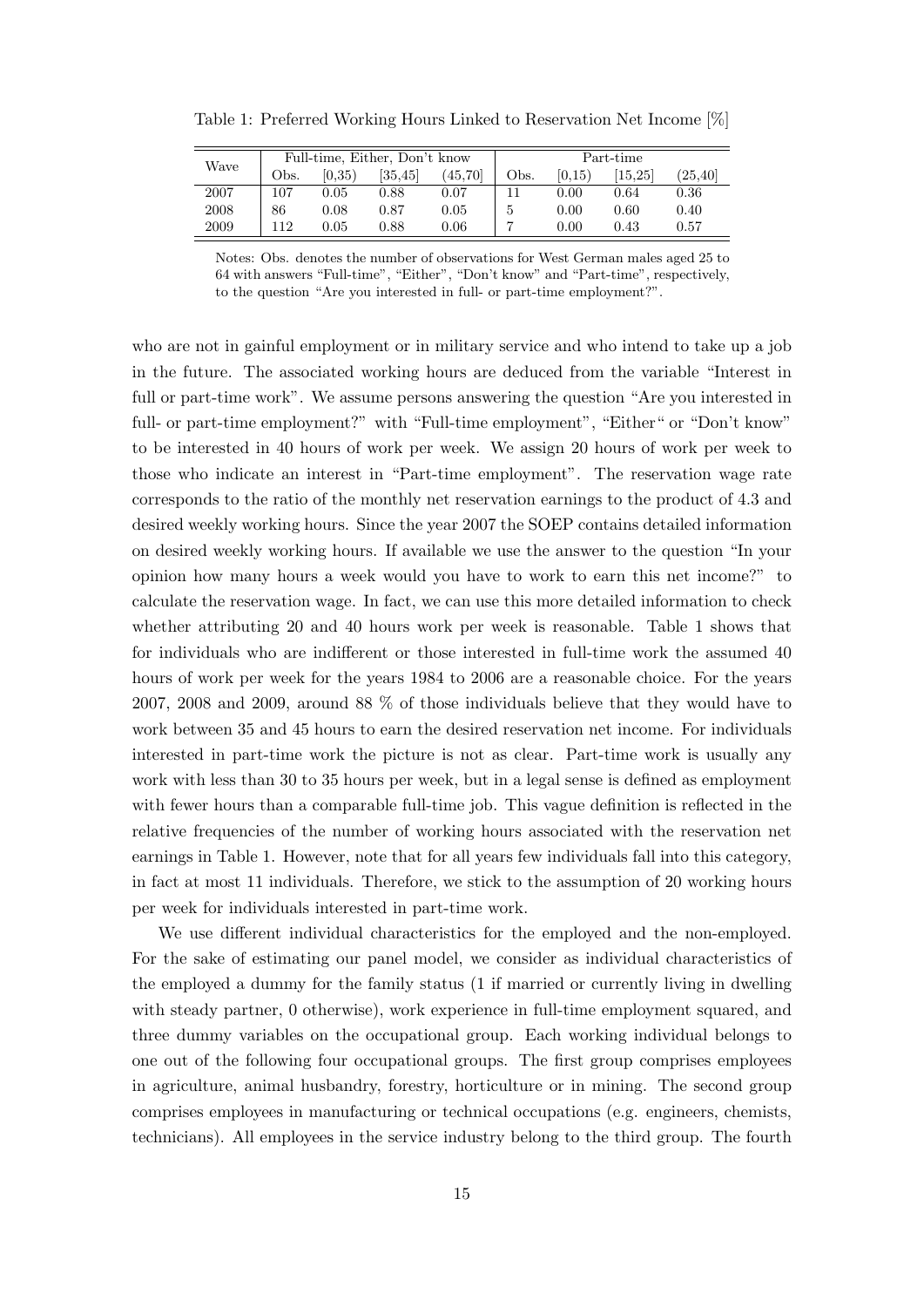group comprises all other workers, in particular persons who do not report an established profession or workers without any further specification of their professional activity.

As mentioned in section (4) we use an IV approach to account for the possible endogeneity of wages. Following the ideas of Mincer (1974) who viewed wages as predominantly determined by accumulated human capital, we include as instruments schooling, work experience in full-time employment, and work experience squared. The schooling variable is based on the number of years of education or training undergone. It includes secondary vocational education and ranges from 7 to 18 years.

The determinants of the reservation wage which are needed for the estimation of the conditional density  $f_{wR|X}^t(\cdot)$  are given by unemployment experience in years, a dummy on whether or not information for unemployment benefits is provided, the size of unemployment benefits, and a dummy for highly qualified individuals. The latter group has obtained a college or university degree.<sup>14</sup> Note that in each year individuals are asked about the size of the unemployment benefits in the previous year so that the information about unemployment benefits is not available for the last wave, i.e. 2009. For estimating  $f_{w|X}^t(\cdot)$  we use schooling, work experience in full-time employment, and work experience squared.

### 6 Results

We start this section by presenting results from the panel, density and conditional expectation estimation needed for the determination of the total adjustments along the intensive and extensive margin, respectively. Then, we provide results for the aggregate Frisch wage-elasticity of labor supply.

#### 6.1 Panel model estimation

For calculating the total labor supply adjustment along the intensive margin  $\tau_{h,t}^{int}$ , we first have to estimate the panel data model for the working population. Results for the first stage of the panel model estimation are given in Table 7 in Appendix E. All instruments and the constant are highly significant. Wage rates rise in the years of schooling and in work experience gathered. However, the coefficient on work experience squared is negative, so that each further increase in experience conveys a progressively smaller increase in the wage rate.

Table 2 shows results for the panel model estimation, equation (26). For the benchmark specification, i.e. the IV approach, the coefficient on the family status dummy variable is significantly negative at the 10 percent level showing that married or cohabiting individuals have a lower engagement in the workforce. The constant and the coefficient on the

<sup>&</sup>lt;sup>14</sup>These determinants of the reservation wage rate are in line with the literature as Prasad (2004) and Addison et al. (2009), among others, find that duration of joblessness, availability and level of unemployment compensation and observables of education or skill level are the most important determinants of reservation wages.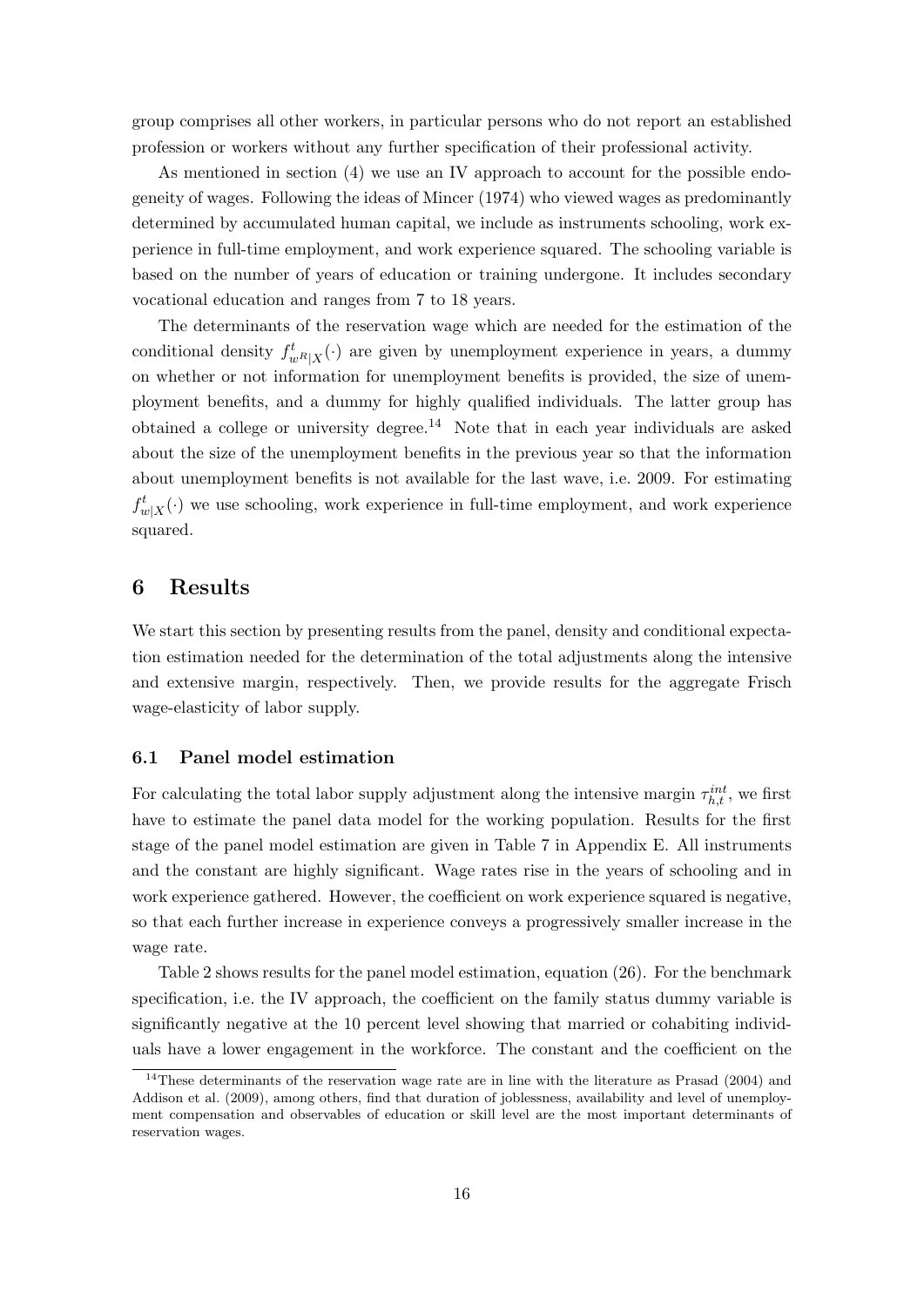| (a) With IVs (Benchmark) |               | (b) Without IVs |                |                  |
|--------------------------|---------------|-----------------|----------------|------------------|
| $\log h$                 | Coef.         |                 | $\log h$       | Coef.            |
| $\log w$                 | $0.256207***$ |                 | $\log w$       | $-0.1212377***$  |
| <b>FAMILY</b>            | $-0.0181859*$ |                 | <b>FAMILY</b>  | $0.0102566*$     |
| EXPFT2                   | $-0.0000036$  |                 | EXPFT2         | $0.0000198***$   |
| $\Omega$                 | 0.0246169     |                 | $\Omega$ 1     | 0.0288482        |
| O3                       | 0.0110049     |                 | O <sub>3</sub> | $0.0116761**$    |
| O4                       | 0.0284048     |                 | O4             | $0.0381861^{**}$ |
| <b>CONST</b>             | $3.139114***$ |                 | CONST          | $4.051779***$    |

Table 2: Results for the Panel Model Estimation

Notes: \*\*\*, \*\*, and \* denote significance at the 1, 5 and 10 percent level, respectively. FAMILY, EXPFT, O1, O3, O4 and CONST represent the family status dummy variable, work experience in years, dummy variables on occupational group and a constant, respectively. The sample underlying the estimation is described in section 5.

logarithm of the wage rate are highly significantly positive. The parameter estimate of the latter variable equals .26. This estimate corresponds to the wealth-compensated individual wage elasticity of labor supply which has received a lot of attention in the empirical labor literature. Our estimate for working age males in Germany is in line with what is commonly reported in that literature. Table 2b shows that neglecting the endogeneity of wage rates leads to negative point estimates on the logarithm of the hourly wage rate as is also discussed in Imai and Keane (2004) or Reynaga and Rendon (2012).

An important issue when using an IV approach is the strength of instruments. The first stage F-statistic which is equivalent to the Cragg-Donald-statistic in a linear IV regression in the case of one endogenous regressor is 52.09 (cf. Cragg and Donald (1993)). In the case of an IV regression with a single endogenous regressor and iid errors, instruments are considered to be strong, if the first stage F-statistic exceeds 10 (cf. rule of thumb by Staiger and Stock (1997)). For linear IV regressions Stock and Yogo (2005) provide critical values to test for weak instruments based on two alternative definitions of weak instruments. The first test is based on the maximum IV estimator bias, the second one is based on the maximum Wald test size distortion. The critical values for one endogenous regressor and seven instruments at the 5% significance level are 19.86 and 31.5, respectively. Whenever the Cragg-Donald-statistic exceeds the critical values, one can reject the null hypothesis of weak instruments. We consider this as evidence of strong instruments.

#### 6.2 Conditional Density and Expectation Estimation

As described in section 4 and in Appendix C we have to first estimate the wage and reservation wage regression, equation (34) and (35), to get the conditional densities  $\hat{f}^t_{w|X}(\cdot)$ and  $\hat{f}^t_{w^R|X}(\cdot)$ , respectively. Regression results are shown in Table 3 and 4.

As is the case for the first stage of the panel model estimation, for all years except for 2001 the coefficients on the individual characteristics as well as the constant are highly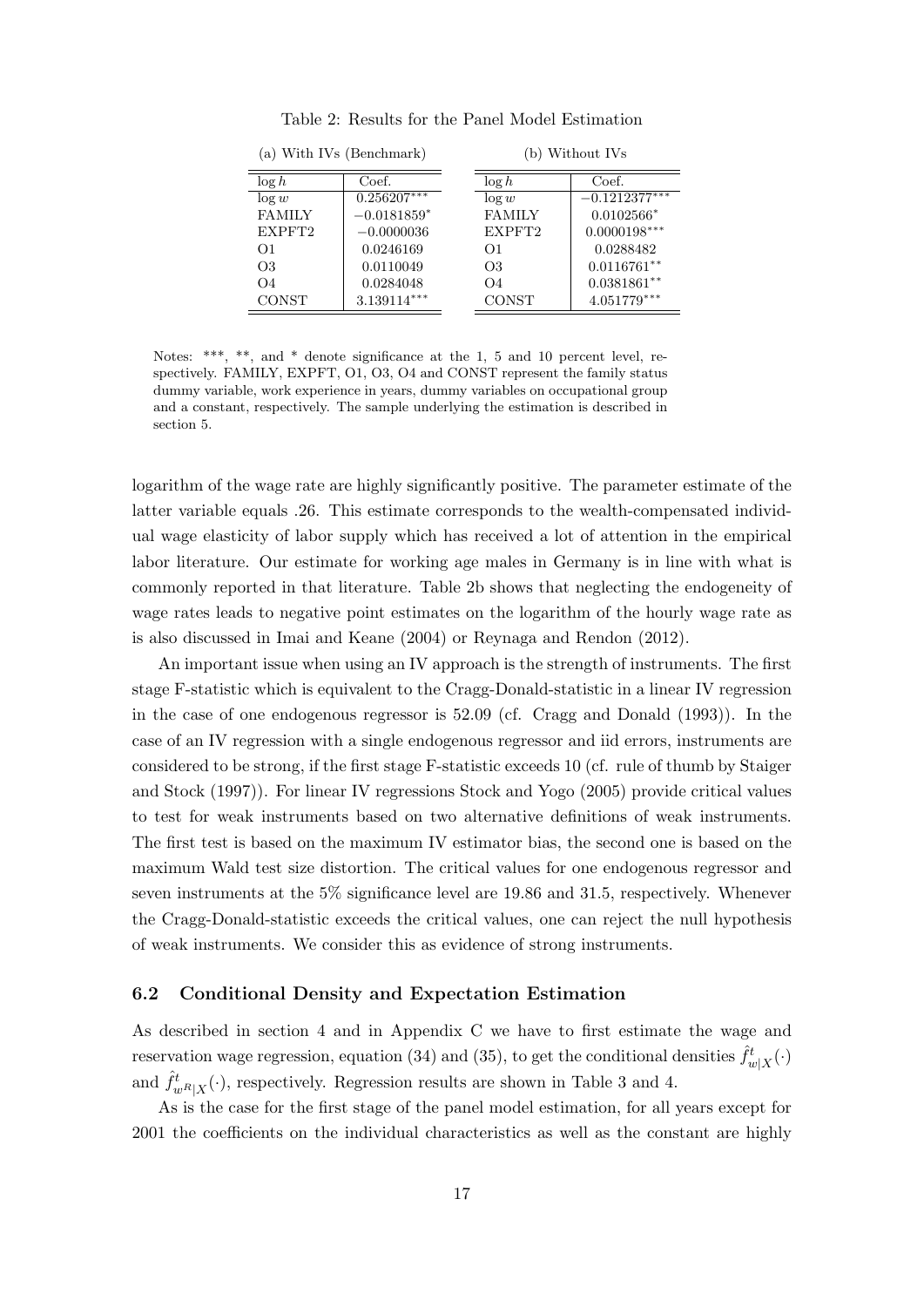| Wave | <b>CONST</b>   | <b>SCHOOL</b>  | <b>EXPFT</b>   | EXPFT <sub>2</sub> |
|------|----------------|----------------|----------------|--------------------|
| 2000 | $-5.356504***$ | $0.9735708***$ | $0.6026383***$ | $-0.0122329***$    |
| 2001 | $-4.24767$     | $1.260115***$  | 0.1101167      | $-0.0004187$       |
| 2002 | $-4.408469***$ | $0.9711685***$ | $0.5200087***$ | $-0.010236***$     |
| 2003 | $-5.467164***$ | $1.062251***$  | $0.4847722***$ | $-0.0083184***$    |
| 2004 | $-4.966449***$ | $1.027526***$  | $0.4441191***$ | $-0.0072727***$    |
| 2005 | $-7.751894***$ | $1.152485***$  | $0.5540573***$ | $-0.0092175***$    |
| 2006 | $-7.050421***$ | $1.070592***$  | $0.5755334***$ | $-0.0098765***$    |
| 2007 | $-8.159443***$ | $1.134918***$  | $0.5571551***$ | $-0.0089508***$    |
| 2008 | $-5.125946***$ | $1.05965***$   | $0.3536003***$ | $-0.0050957***$    |
| 2009 | $-6.227629***$ | $1.047241***$  | $0.4771336***$ | $-0.0074261***$    |

Table 3: Results for Wage Regression, Equation (C.34)

Notes: See Table 2. CONST, SCHOOL, EXPFT and EXPFT2 denote a constant, the schooling variable, work experience, and work experience squared, respectively.

Table 4: Results for Reservation Wage Regression, Equation (C.35)

| Wave | <b>CONST</b>  | <b>EXPUE</b>    | <b>UEBEN</b>   | HQD           | <b>UEBEND</b>  |
|------|---------------|-----------------|----------------|---------------|----------------|
| 2000 | $9.287464***$ | $-0.0747305$    | 0.0018317      | 1.579977*     | $-2.46782**$   |
| 2001 | $8.632496***$ | $-0.1707876**$  | $0.003354***$  | $2.905584***$ | $-2.710164***$ |
| 2002 | $9.934094***$ | $-0.1880536**$  | $0.0029888***$ | 0.8428682     | $-3.273079***$ |
| 2003 | $9.488645***$ | $-0.059869$     | $0.0035565***$ | $3.540291***$ | $-4.117936***$ |
| 2004 | $10.4398***$  | $-0.1913611***$ | $0.0019663***$ | 1.274672      | $-3.644075***$ |
| 2005 | $8.584524***$ | $-0.119287$     | $0.005742***$  | $3.807951***$ | $-5.233218***$ |
| 2006 | $8.935665***$ | $-0.2357926$ ** | $0.0051221***$ | $4.686461***$ | $-4.434229***$ |
| 2007 | $8.3453***$   | $-0.0977209$    | $0.0037337***$ | $3.437334***$ | $-4.102274***$ |
| 2008 | $8.747728***$ | 0.0984163       | 0.0053015      | 0.9004927     | -5.430932      |

Notes: See Table 2. CONST, EXPUE, UEBEN, HQD and UEBEND denote a constant, unemployment experience in years, unemployment benefits in 100 euros, a dummy for highly qualified individuals and one on whether information on unemployment benefits is provided, respectively. We do not provide results for the year 2009 as data for the size of unemployment benefits are not available for this year.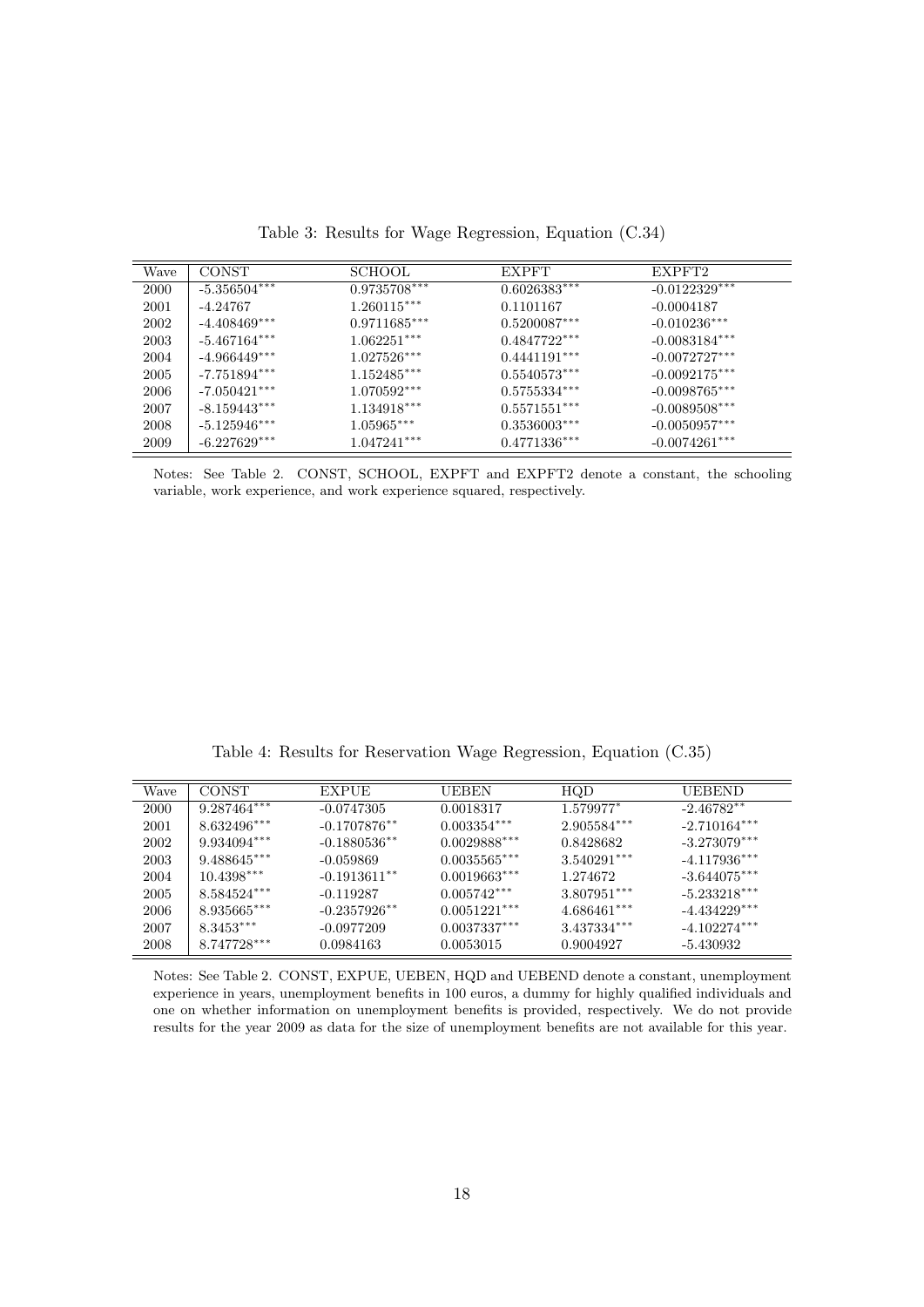significant. Wage rates rise in the years of schooling and in work experience gathered. However, the coefficient on work experience squared is negative, so that each further increase in experience conveys a progressively smaller increase in the wage rate.

For the estimation of equation (C.35) we have between 91 and 140 observations and the constant is highly significant between 8.35 and 10.44. The coefficient on the unemployment duration is mostly negative and not significant. The predominant sign of the coefficient is in line with predictions from theoretical models and empirical evidence that the reservation wage decreases with waiting time for a new job. The reservation wage rate significantly decrease if non-employed individuals receive unemployment benefits, but they increase in the level of those benefits. Being a highly qualified individual, i.e. having obtained a college or university degree, increases the reservation wage, in most cases (highly) significantly.





Notes: This figure shows the lower quartile, the median and the upper quartile of the conditional densities  $\hat{f}^t_{w|\bar{X}}(\cdot)$  and  $\hat{f}^t_{w^R|\bar{X}}(\cdot)$ , respectively.

The resulting conditional densities  $f_{w|X}^t(\cdot)$  and  $f_{w^R|X}^t(\cdot)$  vary with individual characteristics  $X = X_{it}$ . Therefore, we restrict our analysis to the densities conditional on mean individual characteristics, i.e.  $X_{it} = \bar{X}_{t}$ . Note that this choice is rather arbitrary. One could also consider results for median or prespecified individual characteristics. Figure 1 shows the lower quartile, the median and the upper quartile for the wage as well as the reservation wage distribution conditional on mean individual characteristics. It does not come as a surprise that the distribution of the reservation wage is left of the wage distribution for all years as individuals are only working if the offered wage exceeds the reservation wage. For the wage distribution, the lower quartile, the median and the upper quartile vary around 10.3, 12.9 and 15.8, respectively. For 2001 the distribution is more dispersed which is possibly also one reason for the less accurate regression results in this year. On the other hand, for the reservation wage distribution, the lower quartile, the median and the upper quartile vary around 7.7, 9.5 and 11.4, respectively. In 2008, the distribution shifts slightly to the left which is probably the result of a decrease in the mean size of unemployment benefits which have a negative influence on reservation wage rates.

In the following, we consider results from the conditional expectation estimation gen-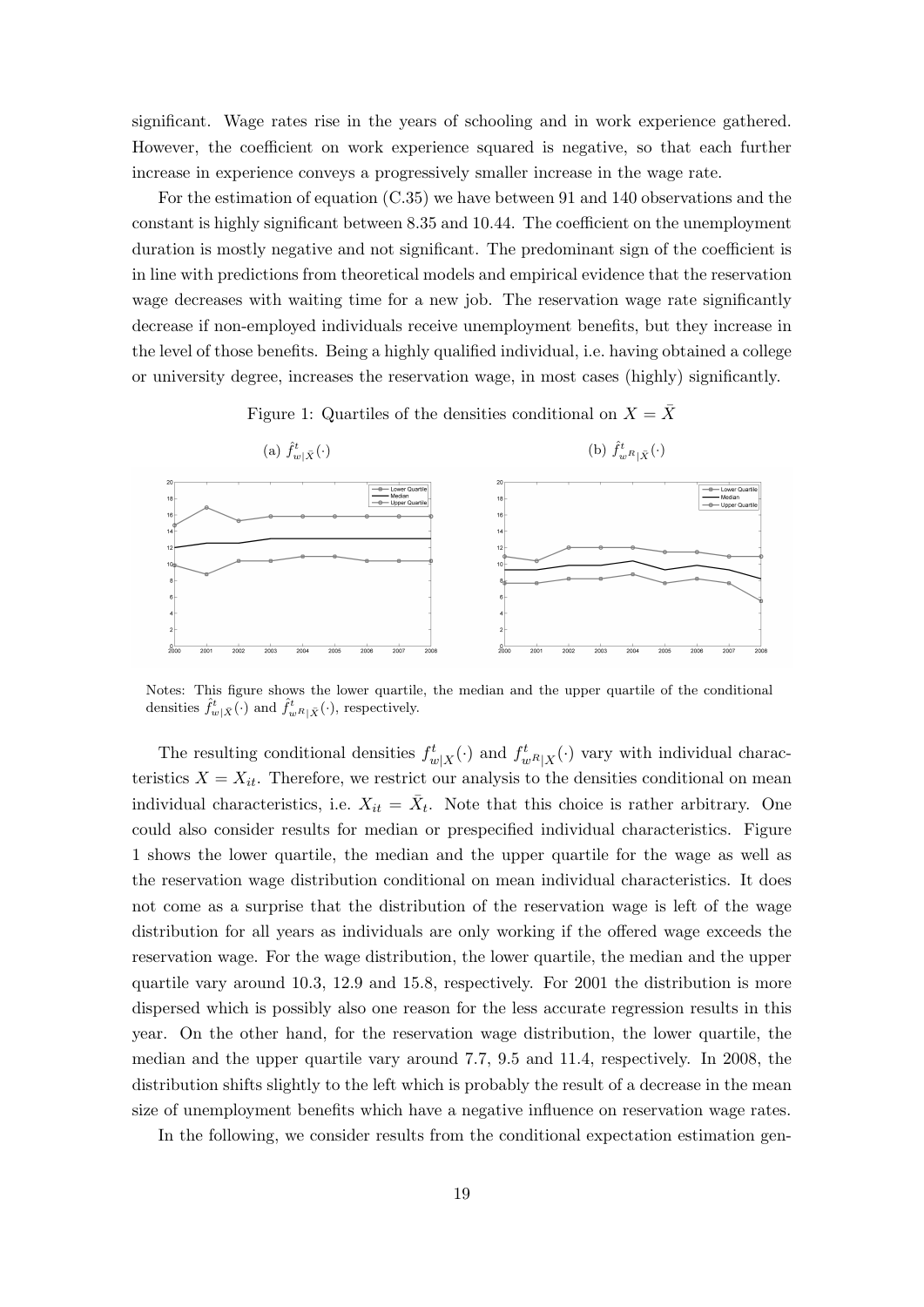Figure 2: Expectation of weekly working hours conditional on  $w = w<sup>R</sup>$ 



Notes: This figure shows the regression functions for the conditional expectation  $\mathbb{E}(h_t | w_t^R = w_t)$  for the years 2000 to 2009.

erated by considering the reservation wage  $w<sup>R</sup>$  and associated hours data  $h<sup>R</sup>$  for each year. Figure 2 shows the nonparametric regression results for all years. The expectation corresponds to the hours a marginal worker would work at her reservation wage. Therefore, the estimated values of around 40 working hours per week seem plausible.

#### 6.3 The Aggregate Frisch Wage-Elasticity of Labor Supply

For the calculation of the aggregate Frisch elasticity we determine the employment ratio  $EPR_t$ , the mean labor supply  $H_t$  as well as the mean wage rate  $W_t$  received by all working individuals directly from observed data (see Table 8 in Appendix E). Results for the estimated determinants of the aggregate Frisch wage-elasticity, i.e.  $\hat{\tau}_{h,t}^{int}$ ,  $\hat{\tau}_{h,t}^{ext}$  and  $\hat{\tau}_{w,t}^{ext}$ are shown in Table 9 in Appendix E whereas results for the aggregate Frisch wage-elasticity

$$
\hat{e}_t = \frac{\overline{W}_t}{\overline{H}_t} \left( \frac{\hat{\tau}_{h,t}^{int} + \hat{\tau}_{h,t}^{ext}}{EPR_t + \hat{\tau}_{w,t}^{ext}} \right). \tag{33}
$$

are shown in Table 5. The aggregate Frisch elasticity ranges from 0.61 in 2008 to 0.68 in 2003 and 2004. Considering only the first eight years from 2000 to 2007, the aggregate Frisch elasticity varies very little between 0.65 and 0.68. The slightly lower value of 0.61 in 2008 is caused by the lower hours adjustment along the extensive margin, i.e. a lower value of  $\hat{\tau}_{h,t}^{ext}$  in 2008 compared to the other years.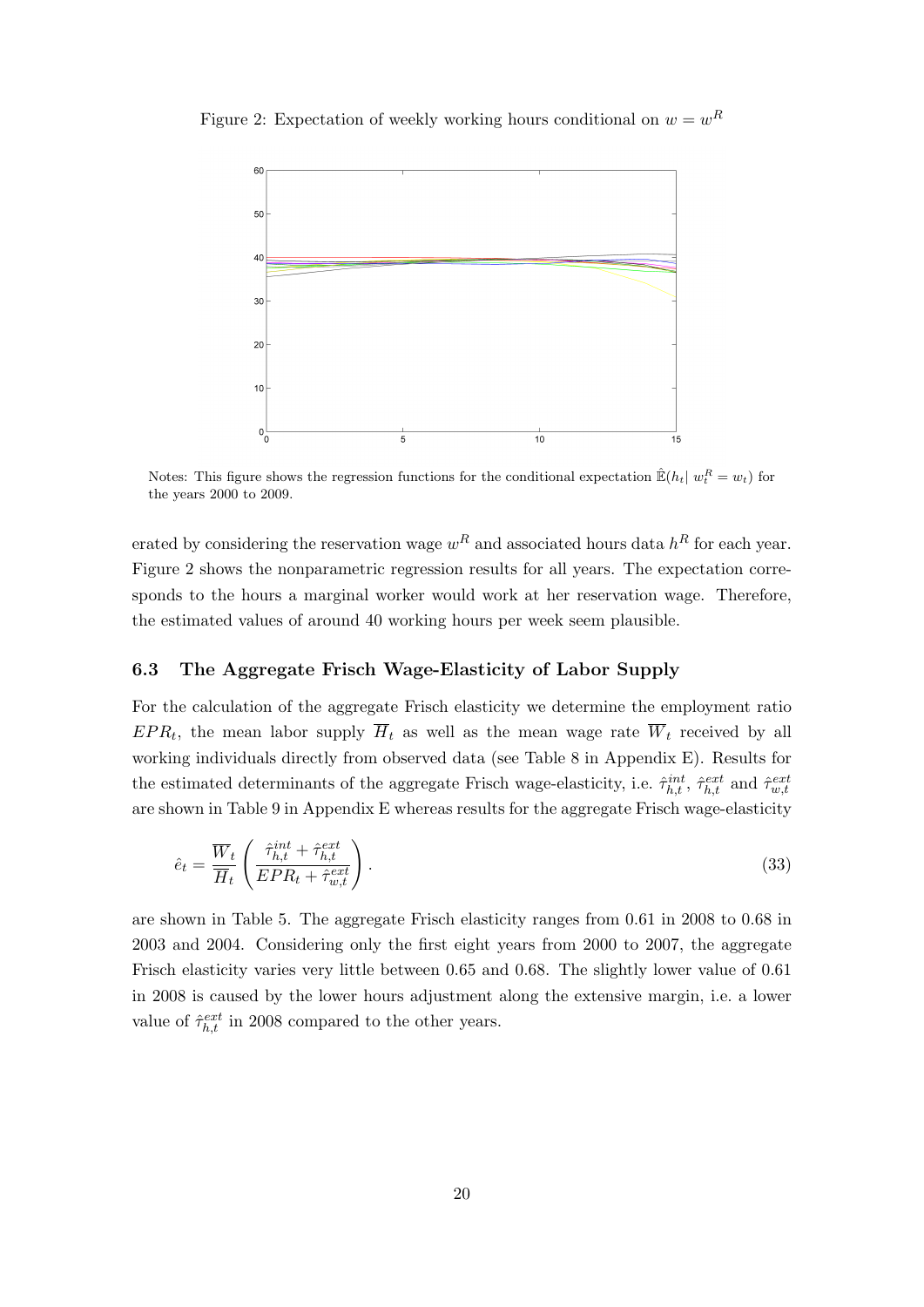| Wave | ê+   |
|------|------|
| 2000 | 0.67 |
| 2001 | 0.65 |
| 2002 | 0.66 |
| 2003 | 0.68 |
| 2004 | 0.68 |
| 2005 | 0.66 |
| 2006 | 0.66 |
| 2007 | 0.66 |
| 2008 | 0.61 |

Table 5: The Aggregate Frisch Wage-Elasticity

Notes: For the determination of the aggregate Frisch wage-elasticity  $\hat{e}_t$  we consider the sample as described in section 5.

### References

- Addison, J. T., Centeno, M., and Portugal, P. (2009). Do reservation wages really decline? some international evidence on the determinants of reservation wages. Journal of Labor Research, 30:1–8.
- Altonji, J. G. (1986). Intertemporal substitution in labor supply: Evidence from micro data. Journal of Political Economy, 94(3):S176–S215.
- Blundell, R. and Macurdy, T. (1999). Labor supply: A review of alternative approaches. In Ashenfelter, O. and Card, D., editors, Handbook of Labor Economics, volume 3A of Handbook of Labor Economics, pages 1559–1695. Elsevier, Amsterdam: North-Holland.
- Chang, Y. and Kim, S.-B. (2005). On the aggregate labor supply. Economic Quarterly, pages 21–37.
- Chang, Y. and Kim, S.-B. (2006). From individual to aggregate labor supply: a quantitative analysis based on a heterogeneous agent macroeconomy. International Economic Review, 47(1):1–27.
- Cho, J.-O. and Cooley, T. F. (1994). Employment and hours over the business cycle. Journal of Economic Dynamics and Control, 18(2):411–432.
- Cragg, J. G. and Donald, S. G. (1993). Testing identifiability and specification in instrumental variable models. Econometric Theory, 9(2):222–240.
- Fiorito, R. and Zanella, G. (2012). The anatomy of the aggregate labor supply elasticity. Review of Economic Dynamics, 15(2):171–187.
- Gourio, F. and Noual, P.-A. (2009). The marginal worker and the aggregate elasticity of labor supply. Discussion paper, Boston University.
- Hall, R. E. (2012). Viewing job-seekers' reservation wages and acceptance decisions through the lens of search theory. Working paper, Stanford University.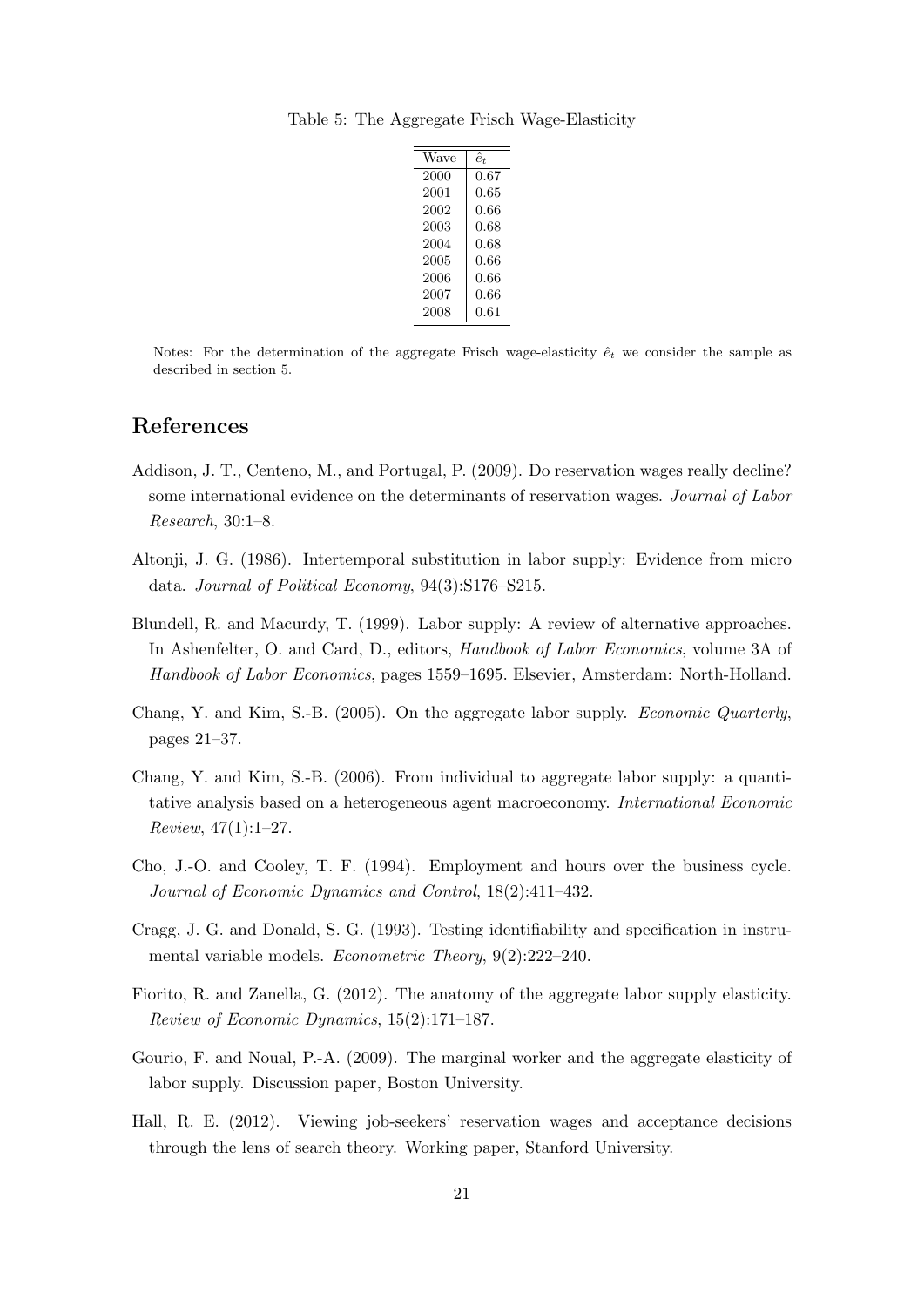- Hildenbrand, W. and Kneip, A. (2005). Aggregate behavior and microdata. Games and Economic Behavior, 50(1):3–27.
- Imai, S. and Keane, M. P. (2004). Intertemporal labor supply and human capital accumulation. International Economic Review, 45(2):601–641.
- Li, Q. and Racine, J. S. (2006). Nonparametric Econometrics: Theory and Practice, volume 1. Economics Books, Princeton University Press, 1 edition.
- Lucas, Robert E, J. and Rapping, L. A. (1969). Real wages, employment, and inflation. Journal of Political Economy, 77(5):721–54.
- MaCurdy, T. (1981). An empirical model of labor supply in a life-cycle setting. The Journal of Political Economy, 89(6):1059–1085.
- MaCurdy, T. (1985). Interpreting empirical models of labor supply in an intertemporal framework with uncertainty. In Heckman, J. and Singer, B., editors, Longitudinal analysis of labour market data. Cambridge University Press, Cambridge UK.
- Mincer, J. (1974). Schooling, Experience and Earnings. Columbia University Press: New York.
- Nadaraya, E. A. (1964). On estimating regression. Theory of Probability and Its Applications, 9(1):141–142.
- Paluch, M., Kneip, A., and Hildenbrand, W. (2012). Individual versus aggregate income elasticities for heterogeneous populations. Journal of Applied Econometrics, 27(5):847– 869.
- Pistaferri, L. (2003). Anticipated and unanticipated wage changes, wage risk, and intertemporal labor supply. Journal of Labor Economics, 21(3):729–754.
- Prasad, E. S. (2004). What Determines the Reservation Wages of Unemployed Workers? New Evidence from German Micro Data. Institutions and Wage Formation in the New Europe: Proceedings of the ECB's Annual Labor Market Workshop. Edward Elgar, London.
- Reynaga, N. C. and Rendon, S. (2012). The frisch elasticity in labor markets with high job turnover. Department of Economics Working Papers 12-13, Stony Brook University, Department of Economics.
- Staiger, D. and Stock, J. H. (1997). Instrumental variables regression with weak instruments. Econometrica, 65(3):557–586.
- Stock, J. and Yogo, M. (2005). Testing for Weak Instruments in Linear IV Regression, pages 80–108. In Identification and Inference for Econometric Models: Essays in Honor of Thomas Rothenberg, ed. D.W. Andrews and J. H. Stock. Cambridge University Press.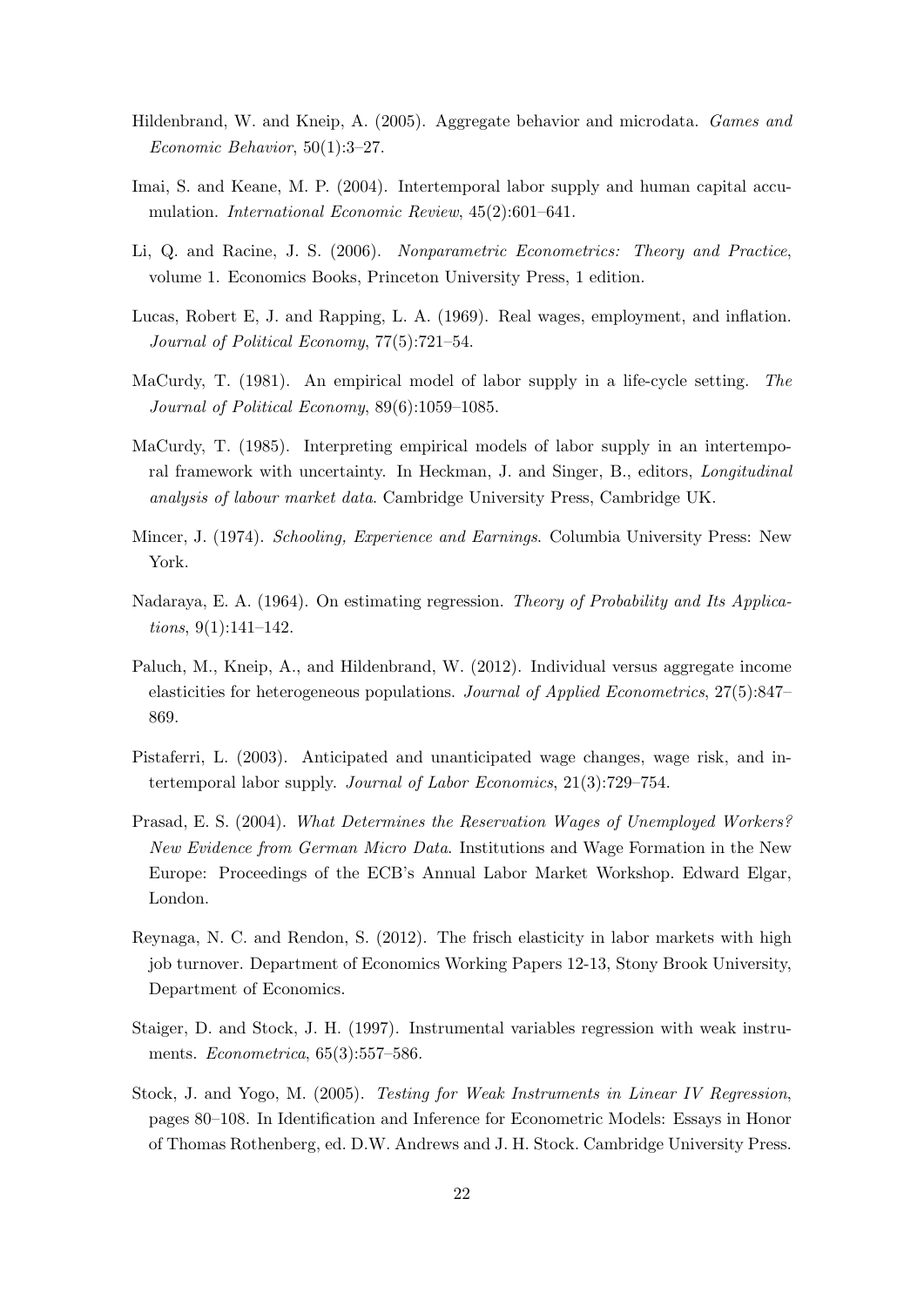Watson, G. S. (1964). Smooth regression analysis. Sankhya-: The Indian Journal of Statistics, Series A (1961-2002), 26(4):359–372.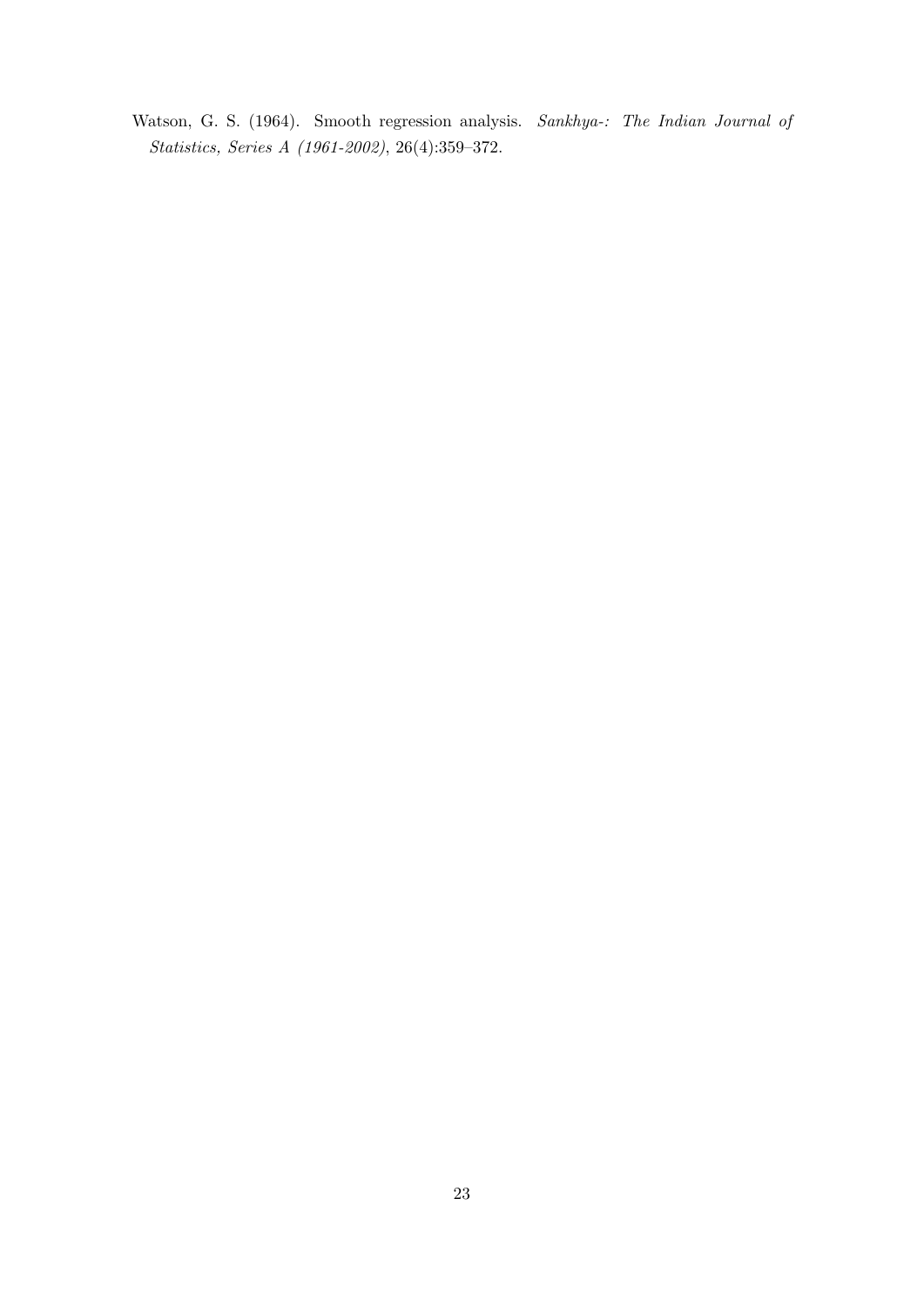# Appendix A Aggregate Frisch elasticities under monotone transformations

An aggregate Frisch wage-elasticity can be derived for any smooth, strictly monotone transformation  $w_t \to T(\Delta, w_t)$  with  $T(0, w_t) = w_t$  of wages. Given such a transformation, (15a) and (15b) generalize to

$$
\overline{H}_{t,T}(\Delta) := \int g(T(\Delta, w), \lambda, Y) I(T(\Delta, w) \ge w^R) d\pi_{w,w^R, \lambda, Y}^t,
$$
  

$$
\overline{W}_{t,T}(\Delta) := \int T(\Delta, w) I(T(\Delta, w) \ge w^R) d\pi_{w,w^R}^t.
$$

By (16), determining a Frisch wage-elasticity  $e_{t,T}$  then requires to calculate the derivatives of  $\overline{W}_{t,T}(\Delta)$  and  $\overline{H}_{t,T}(\Delta)$  at  $\Delta = 0$ . Let  $T^*(w) = \frac{\partial T(\Delta,w)}{\partial \Delta}$  $\Big|_{\Delta=0}$ . If  $T(\Delta, w) = w + \Delta$ then  $T^*(w) \equiv 1$ . For proportional changes  $T(\Delta, w) = w(1 + \Delta)$  we have  $T^*(w) = w$ . Straightforward generalizations of the arguments leading to (18) and (20) then yield

$$
\frac{\partial \overline{W}_{t;T}(\Delta)}{\partial \Delta}\Big|_{\Delta=0} = \underbrace{\int T^*(w)I(w \geq w^R) d\pi_{w,w^R}^t}_{\tau_{w,t;T}^{int}} + \underbrace{\int \nu T^*(\nu) f_{w^R|\nu}^t(\nu) f_w^t(\nu) d\nu}_{\tau_{w,t;T}^{ext}},
$$

$$
\frac{\partial \overline{H}_{t;T}(\Delta)}{\partial \Delta} \Big|_{\Delta=0} = \underbrace{\int T^*(w) \partial_w g(w, \lambda, Y) I(w \ge w^R) d\pi_{w,w^R,\lambda,Y}^t}_{\tau_{h,t;T}^{int}} + \underbrace{\int \mathbb{E}\left(h_t | w_t^R = w_t = \nu\right) T^*(\nu) f_{w^R|\nu}^t(\nu) f_w^t(\nu) d\nu}_{\tau_{h,t;T}^{ext}},
$$

The aggregate Frisch wage-elasticity  $e_{t:T}$  with respect to the transformation T is given by

$$
e_{t;T} = \frac{\overline{W}_t}{\overline{H}_t} \left( \frac{\tau_{h,t;T}^{int} + \tau_{h,t;T}^{ext}}{\tau_{w,t;T}^{int} + \tau_{w,t;T}^{ext}} \right).
$$

# Appendix B Formal derivation of the derivative of equation (19), second term

We obtain

$$
\int g(w + \Delta, \lambda, Y) I(w^R \in [w, w + \Delta]) d\pi_{w, w^R, \lambda, Y}^t
$$
\n
$$
= \int \int \int g(w + \Delta, \lambda, Y) d\pi_{(\lambda, Y)|(w^R, w)}^t I(w^R \in [w, w + \Delta]) d\pi_{w^R|w}^t d\pi_w^t
$$
\n
$$
= \int \left( \int_{\nu}^{\nu + \Delta} \mathbb{E} \left( g(w_t + \Delta, \lambda_t, Y_t) | w_t^R = \tilde{\nu}, w_t = \nu \right) f_{w^R|\nu}^t(\tilde{\nu}) d\tilde{\nu} \right) f_w^t(\nu) d\nu.
$$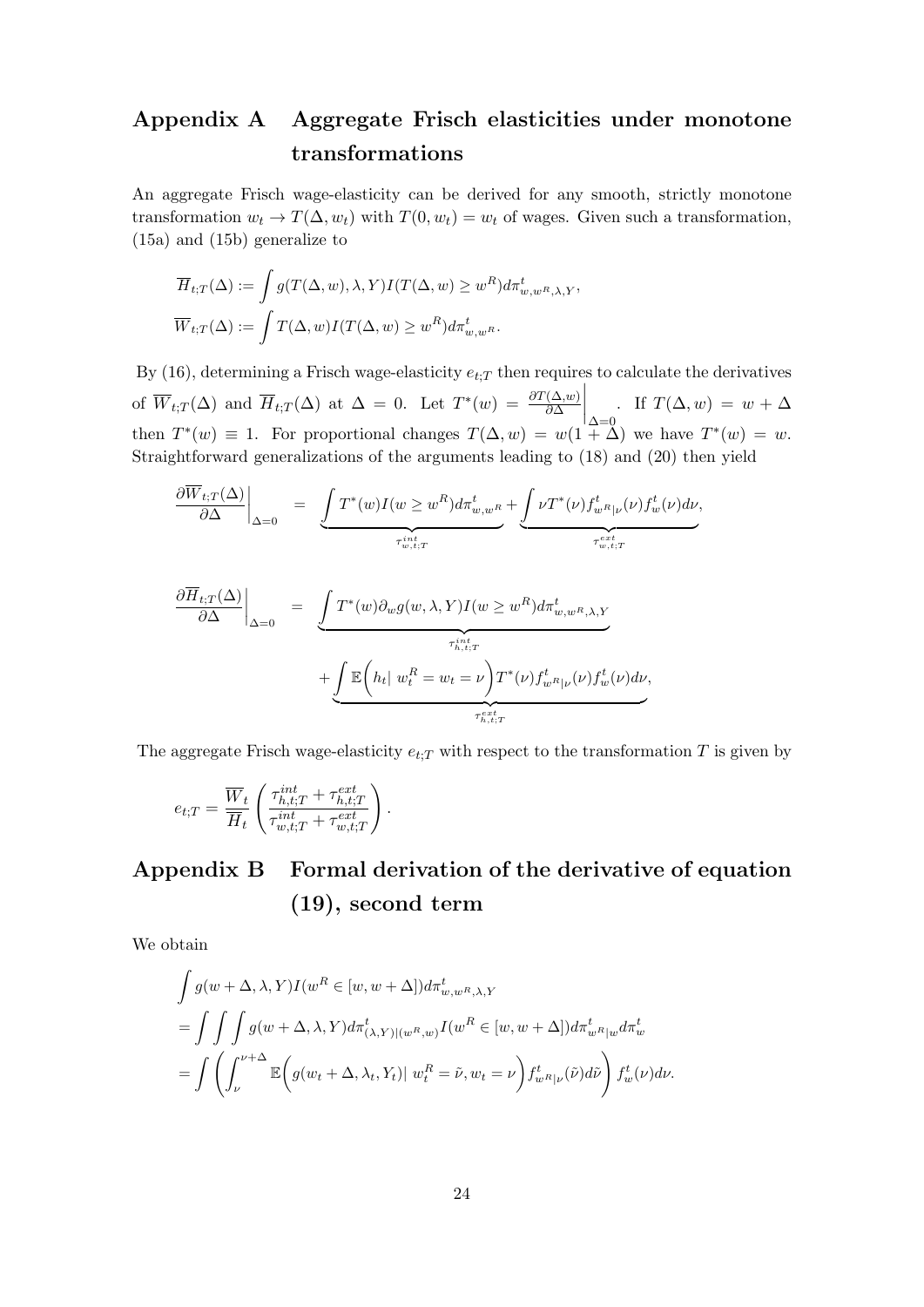In what follows we assume the conditional expectation  $\mathbb{E}\bigg(g(w_t + \Delta, \lambda_t, Y_t)|w_t^R = \tilde{\nu}, w_t =$  $\mathcal{L}(\nu)$  as well as  $f_{w^R|\nu}^t(\tilde{\nu})$  to be continuous functions of  $\nu$  and  $\tilde{\nu}$ . Also note that  $\mathbb{E}\bigg(g(w_t, \lambda_t, Y_t)|w_t^R=0\bigg)$  $w_t = \nu$  =  $\mathbb{E}\left(h_t | w_t^R = w_t = \nu\right)$ . The mean value theorem then implies that for all  $\nu$ there exist a  $\xi_{\nu} \in [\nu, \nu + \Delta]$  such that

$$
\int \left( \int_{\nu}^{\nu+\Delta} \mathbb{E} \left( g(w_t + \Delta, \lambda_t, Y_t) | w_t^R = \tilde{\nu}, w_t = \nu \right) f_{w^R|\nu}^t(\tilde{\nu}) d\tilde{\nu} \right) f_w^t(\nu) d\nu
$$
  
\n
$$
= \int \Delta \mathbb{E} \left( g(w_t + \Delta, \lambda_t, Y_t) | w_t^R = \xi_{\nu}, w_t = \nu \right) f_{w^R|\nu}^t(\xi_{\nu}) f_w^t(\nu) d\nu
$$
  
\n
$$
= \Delta \int \mathbb{E} \left( h_t | w_t^R = w_t = \nu \right) f_{w^R|\nu}^t(\nu) f_w^t(\nu) d\nu
$$
  
\n
$$
+ \Delta \int \left( \mathbb{E} \left( g(w_t + \Delta, \lambda_t, Y_t) | w_t^R = \xi_{\nu}, w_t = \nu \right) f_{w^R|\nu}^t(\xi_{\nu}) - \mathbb{E} \left( g(w_t, \lambda_t, Y_t) | w_t^R = w_t = \nu \right) f_{w^R|\nu}^t(\nu) \right) f_w^t(\nu) d\nu.
$$

Obviously, for all  $\nu$ ,

$$
\left| \mathbb{E}\bigg(g(w_t + \Delta, \lambda_t, Y_t) | w_t^R = \xi_{\nu}, w_t = \nu\bigg) f_{w^R|\nu}^t(\xi_{\nu}) - \mathbb{E}\bigg(g(w_t, \lambda_t, Y_t) | w_t^R = w_t = \nu\bigg) f_{w^R|\nu}^t(\nu) \right| \to 0
$$

as  $\Delta \rightarrow 0$ . Therefore,

$$
\frac{\partial}{\partial \Delta} \int g(w + \Delta, \lambda_t, Y) I(w^R \in [w, w + \Delta]) d\pi_{w,w^R, \lambda, Y}^t \Big|_{\Delta = 0}
$$
  
= 
$$
\lim_{\Delta \to 0} \frac{\int g(w + \Delta, \lambda_t, Y) I(w^R \in [w, w + \Delta]) d\pi_{w,w^R, \lambda, Y}^t}{\Delta} = \int \mathbb{E} \left( h_t | w_t^R = w_t = \nu \right) f_{w^R | \nu}^t(\nu) f_w^t(\nu) d\nu.
$$

# Appendix C Conditional density and expected hours estimation

In order to approximate  $\tau_{h,t}^{ext}$  and  $\tau_{w,t}^{ext}$  we need to first estimate the conditional densities  $f_{w|X}^t(\cdot)$  and  $f_{w^R|X}^t(\cdot)$  as well as the conditional expectation  $\mathbb{E}(h_t | w_t^R = w_t = \cdot)$ .

For the density estimation, we employ a two-step conditional density estimator and consider first the following two simple regression models for each period  $t$  and individuals i with positive (reservation) wage rate

$$
w_{it} = \alpha_{t0} + \sum_{j=1}^{p} \alpha_{tj} X_{it,j} + \delta_{it}, \quad i = 1, ..., N_t^w,
$$
\n(34)

$$
w_{it}^{R} = \alpha_{t0}^{R} + \sum_{j=1}^{p} \alpha_{tj}^{R} X_{it,j} + \delta_{it}^{R}, \quad i = 1, ..., N_{t}^{R}
$$
\n(35)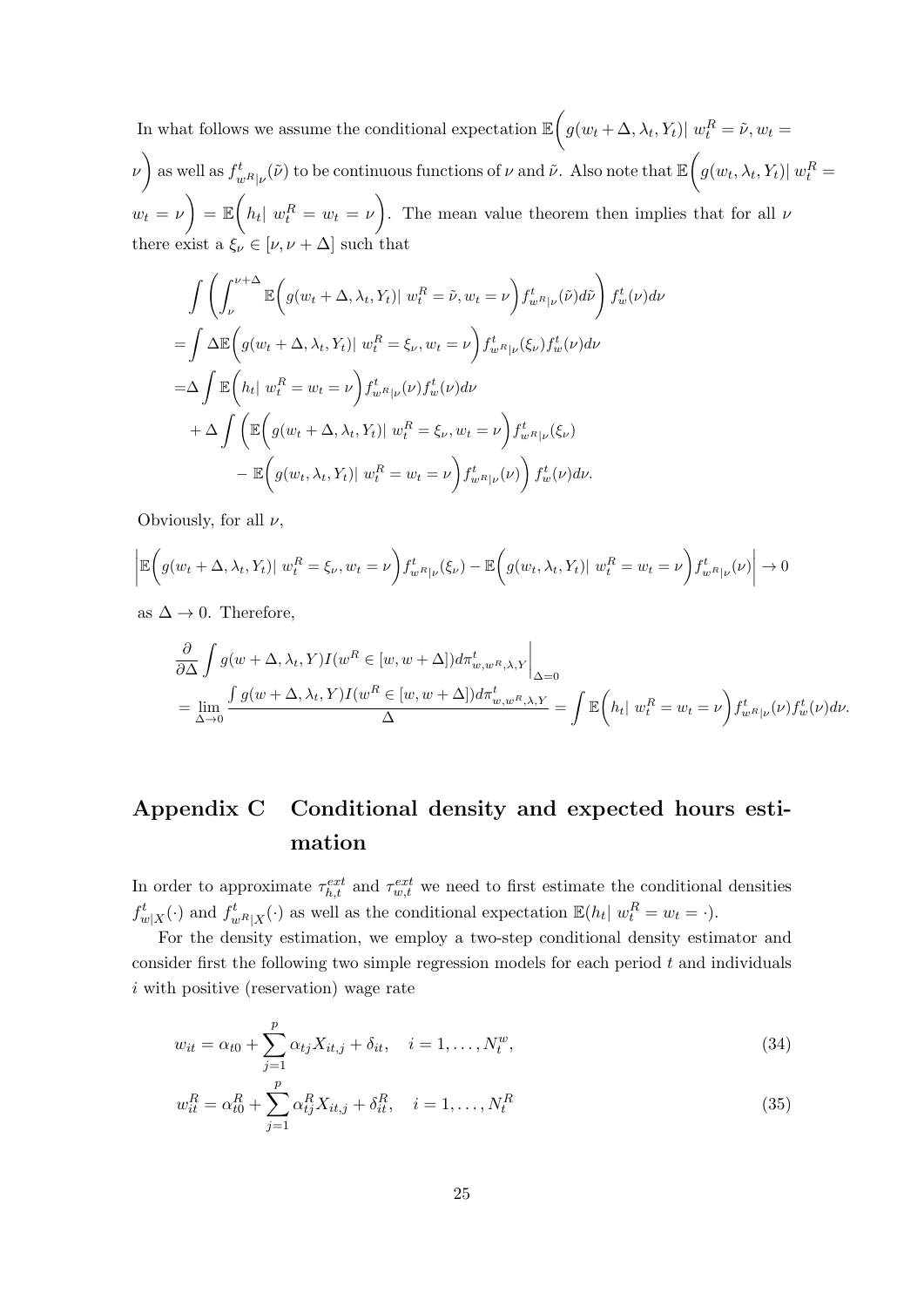where  $N_t^w$  denotes the number of wage observations in period t,  $N_t^R$  denotes the number of reservation wage observations in period t,  $\alpha_t = (\alpha_{t0}, \dots, \alpha_{tp})'$  and  $\alpha_t^R = (\alpha_{t0}^R, \dots, \alpha_{tp}^R)'$ are of dimension  $(p + 1 \times 1)$  and  $X_{it}$  is a vector of p different observable attributes. We assume that the distributions of the random terms  $\delta_{it}$  and  $\delta_{it}^R$  are independent of  $X_{it}$  and calculate estimates  $\hat{\alpha}_t$  as well as residuals  $\hat{\delta}_{it} = w_{it} - \hat{\alpha}_{t0} - \sum_{j=1}^p \hat{\alpha}_{tj} X_{it,j}$  and  $\hat{\alpha}_t^R$  as well as  $\hat{\delta}_{it}^R = w_{it}^R - \hat{\alpha}_{t0}^R - \sum_{j=1}^p \hat{\alpha}_{tj}^R X_{it,j}$ , respectively.

Let  $f_{\delta}^{t}$  ( $f_{\delta}^{t}$ ) denote the density of the error terms  $\delta_{it}$  ( $\delta_{it}^{R}$ ) over the population. Then, on the one hand  $f_{w|X=X_{it}}^t(w_2) = f_{\delta}(w_2 - \alpha_{t0} - \sum_{j=1}^p \alpha_{tj} X_{it,j})$  and we use a nonparametric kernel density estimator to determine an estimate  $\hat{f}_\delta$  from the residuals  $\{\hat{\delta}_{it}\}_{i=1}^{N_t^w}$  of regression model (35), on the other hand  $f_{w_R|X=X_{it}}^t(w_1) = f_{\delta^R}(w_1 - \alpha_{t0}^R - \sum_{j=1}^p \alpha_{tj}^R X_{it,j})$  and we use a nonparametric kernel density estimator to determine an estimate  $\hat{f}_{\delta^R}$  from the residuals  $\{\hat{\delta}_{it}^R\}_{i=1}^{N_t^R}$  of regression model (34):

$$
\hat{f}_{w|X=X_{it}}^{t}(\cdot) = \frac{1}{N_t^w b w_t^w} \sum_{j=1}^{N_t^w} k \left( \frac{\hat{\delta}_{jt} - \left( \cdot - \hat{\alpha}_{t0} - \sum_{l=1}^p \hat{\alpha}_{tl} X_{it,l} \right)}{b w_t^w} \right)
$$
\n
$$
\hat{f}_{wR|X=X_{it}}^{t}(\cdot) = \frac{1}{N_t^R b w_t^{wR}} \sum_{j=1}^{N_t^R} k \left( \frac{\hat{\delta}_{jt}^R - \left( \cdot - \hat{\alpha}_{t0}^R - \sum_{l=1}^p \hat{\alpha}_{tl}^R X_{it,l} \right)}{b w_t^{wR}} \right)
$$

where  $k(\cdot)$  is a standard normal kernel and the bandwidths  $bw_t^{wR}$  and  $bw_t^w$  are chosen according to the normal reference rule-of thumb, i.e.

$$
k(v) = \frac{1}{\sqrt{2\pi}} \cdot \exp\left(-\frac{1}{2}v^2\right),
$$
  
\n
$$
bw_t^w = 1.06 \cdot \sigma_{\delta_t} \cdot (N_t^w)^{-1/5}
$$
 and 
$$
bw_t^{wR} = 1.06 \cdot \sigma_{\delta_t^R} \cdot (N_t^R)^{-1/5},
$$

with  $\sigma_{\delta_t}$  ( $\sigma_{\delta_t}$ ) being the standard deviation of the error terms  $\delta_{it}$  ( $\delta_{it}^R$ ) in period t.

For the estimation of the conditional expectation  $\mathbb{E}(h_t | w_t^R = w_t = \cdot)$  we employ a local constant kernel estimator, also referred to as the Nadaraya-Watson kernel estimator (cf. Nadaraya (1964) and Watson (1964)). We use the reservation wage  $w<sup>R</sup>$  as explanatory variable and associated desired working hours  $h^R$  as dependent variable to account for the condition  $w_t^R = w_t$ . This leads to

$$
\hat{\mathbb{E}}\left(h_t | w_t^R = w_t = \nu\right) = \frac{\int h^R \hat{f}_{h^R, w^R}^t(\nu, h^R) dh^R}{\hat{f}^t(\nu)} = \frac{\sum_{i=1}^{N_t^R} h_{it}^R \cdot k\left(\frac{w_{it}^R - \nu}{bw^E}\right)}{\sum_{i=1}^{N_t^R} k\left(\frac{w_{it}^R - \nu}{bw^E}\right)},
$$
\n(36)

where  $bw^{\mathbb{E}}$  denotes the bandwidth and is calculated as follows. We use local constant least squares cross-validation with leave-one-out kernel estimator to calculate the smoothing parameter for each year. Then, the bandwidth  $bw^{\mathbb{E}}$  is the average over all smoothing parameters.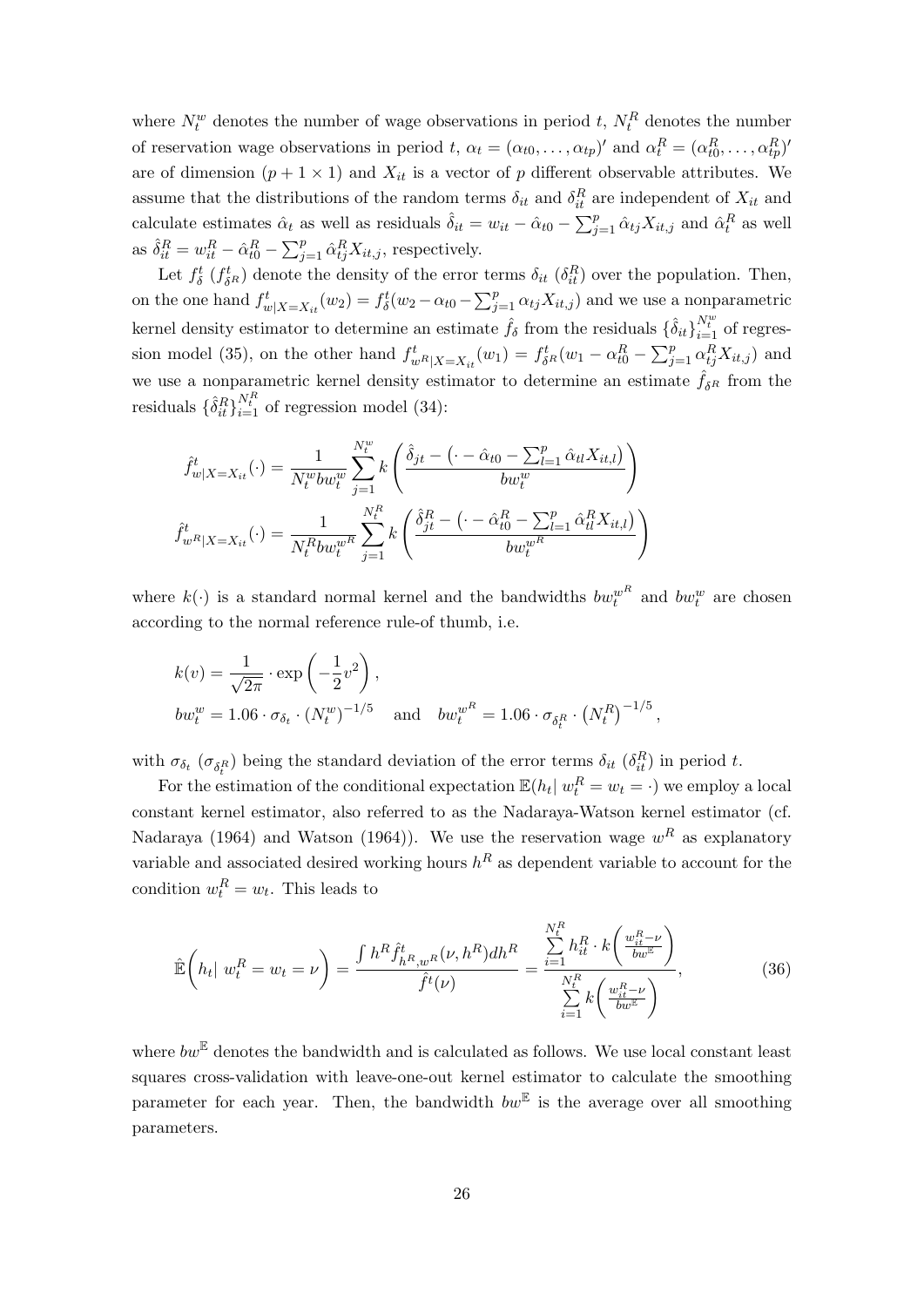## Appendix D Data

## D.1 SOEP Samples

Each household and thereby each individual in the SOEP is part of one of the following samples:

- Sample A: 'Residents in the FRG', started 1984
- Sample B: 'Foreigners in the FRG', started 1984
- Sample C: 'German Residents in the GDR', started 1990
- Sample D: 'Immigrants', started 1994/95
- Sample E: 'Refreshment', started 1998
- Sample F: 'Innovation', started 2000
- Sample G: 'Oversampling of High Income', started 2002
- Sample H: 'Extension', started 2006
- Sample I: 'Incentivation', started 2009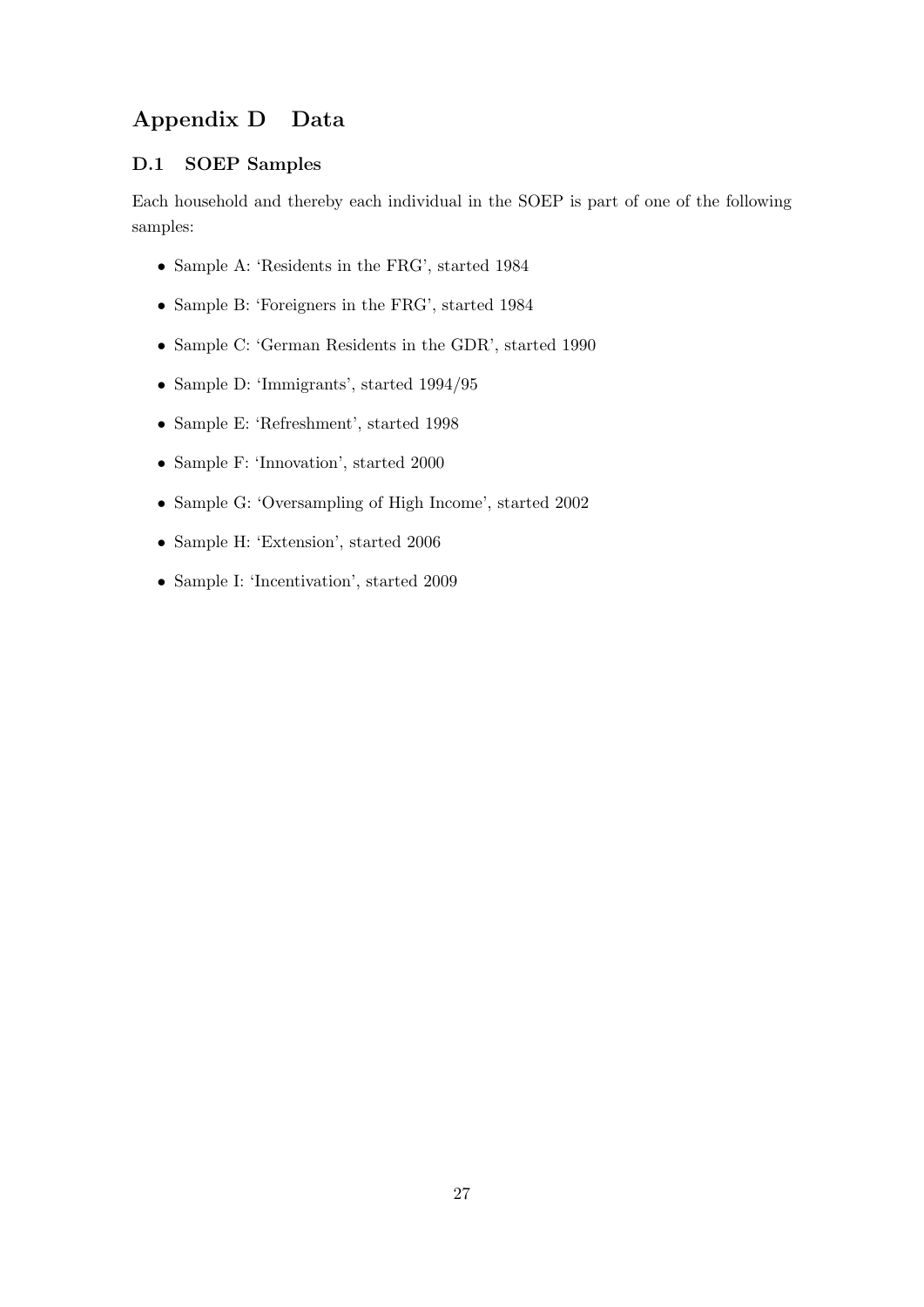| Variable Name                 | Variable Lable                             |
|-------------------------------|--------------------------------------------|
| \$SAMREG                      | Current wave sample region                 |
| <b>PSAMPLE</b>                | Sample member                              |
| SEX                           | Gender                                     |
| <b>GEBJAHR</b>                | Year of birth                              |
| \$POP                         | Sample membership                          |
| \$NETTO                       | Current wave survey status                 |
| LABNET\$\$                    | Monthly net labor income                   |
| <b><i><u>STATZEIT</u></i></b> | Actual weekly working hours                |
| <b>\$VEBZEIT</b>              | Agreed weekly working hours                |
| \$UEBSTD                      | Overtime per week                          |
| STIB\$\$                      | Occupational Position                      |
| Y11101\$\$                    | Consumer price index                       |
| e.g. DP170                    | Amount of necessary net income             |
| e.g. AP20                     | Interest in full or part-time work         |
| e.g. XP19                     | Number of hours for net income             |
| EXPFT\$\$                     | Working experience full-time employment    |
| EXPUE\$\$                     | Unemployment experience                    |
| KLAS\$\$                      | StaBuA 1992 Job Classification             |
| ISCED\$\$                     | Highest degree/diploma attained            |
| \$FAMSTD                      | Marital status in survey year              |
| e.g. DP9201                   | Currently have steady partner              |
| e.g. HP10202                  | Partner lives in household                 |
| <b>\$BILZEIT</b>              | Amount of education or training (in years) |
| \$P2F03                       | Amount of monthly unemployment insurance   |
| \$P2G03                       | Amount of monthly unemployment assistance  |

## D.2 SOEP Variables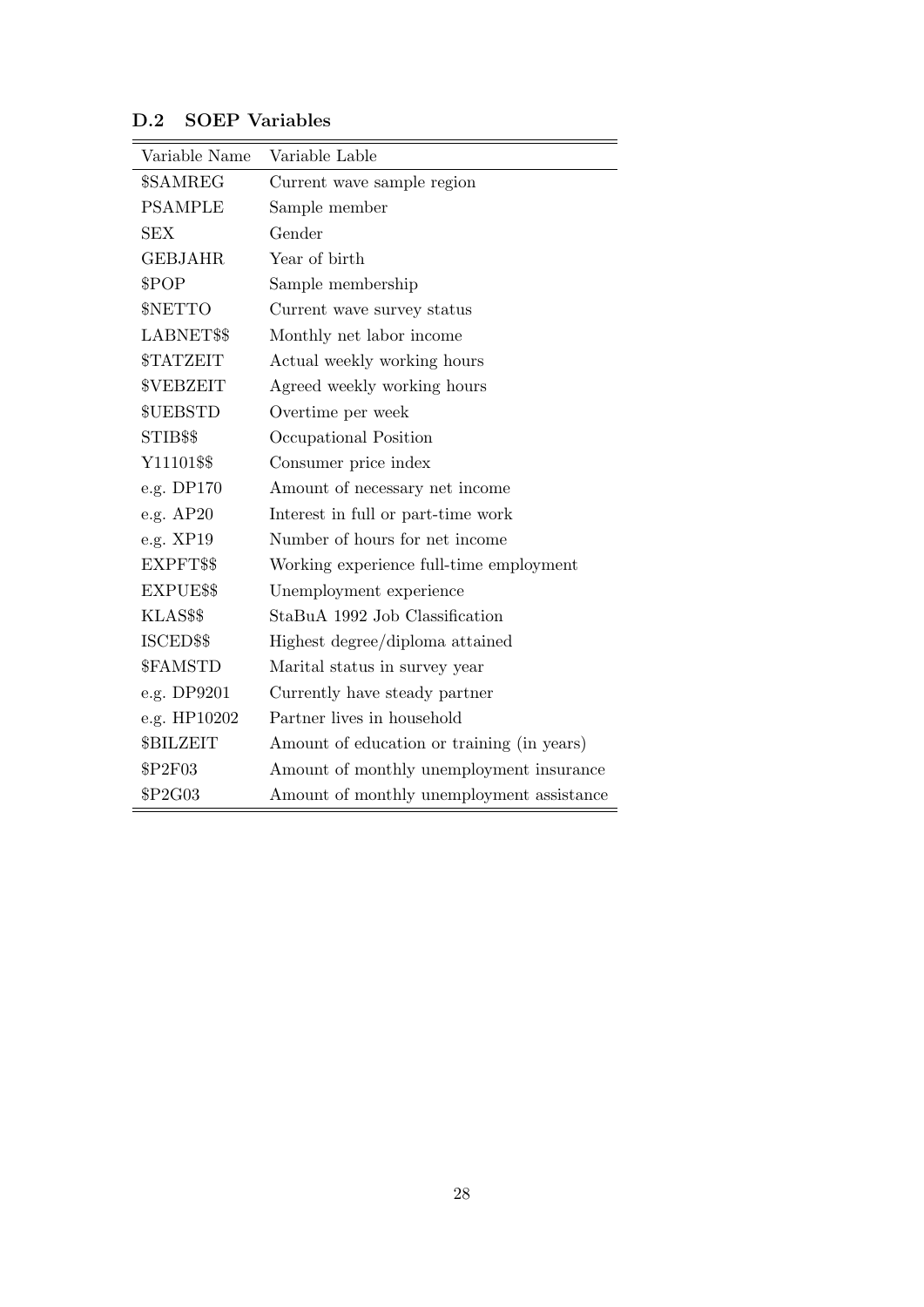### D.3 SOEP Variable Refinements

- Actual weekly working hours: When the value for the variable actual weekly working hours is missing, we use instead, if available, agreed weekly working hours and, if available, add overtime per week.
- Agreed weekly working hours: When the value for the variable agreed weekly working hours is missing, we use instead, if available, actual weekly working hours and, if available, substract overtime per week.
- Amount of necessary net income: For the years 1984 to 2001 DM-values are converted to euros by dividing the respective DM-values by 1.95583.

#### D.4 Sample

| Sample Definition                            | Condition                                      |  |  |  |
|----------------------------------------------|------------------------------------------------|--|--|--|
| Only private households                      | keep if $POP=1 \vee POP=2$                     |  |  |  |
| Only successful interviews                   | if<br><b>NETTO</b><br>keep<br>$\in$            |  |  |  |
|                                              | $\{10, 12, 13, 14, 15, 16, 18, 19\}$           |  |  |  |
| No first time interviewed persons aged 17    | $drop$ if NETTO=16                             |  |  |  |
| Male population                              | $drop$ if $SEX=2$                              |  |  |  |
| West Germany                                 | $drop$ if SAMPREG=2                            |  |  |  |
| Age                                          | drop if $\text{AGE} < 25 \vee \text{AGE} > 64$ |  |  |  |
| Exclusion of retirees                        | $drop$ if $STIB=13$                            |  |  |  |
| Exclusion of individuals in military service | $drop$ if $STIB=15$                            |  |  |  |
| under conscription or in community ser-      |                                                |  |  |  |
| vice as substitute for compulsory military   |                                                |  |  |  |
| service                                      |                                                |  |  |  |
| Exclusion of individuals that are currently  | $drop$ if $STIB=11$                            |  |  |  |
| in education                                 |                                                |  |  |  |
| Individuals from sample $A, E, F, H$ and I   | drop if PSAMPLE $\in \{2, 3, 4, 7\}$           |  |  |  |
| No individuals with missing information      | drop if BILZEIT $< 0$                          |  |  |  |
|                                              | drop if EXPUE $< 0$ and $h = 0$                |  |  |  |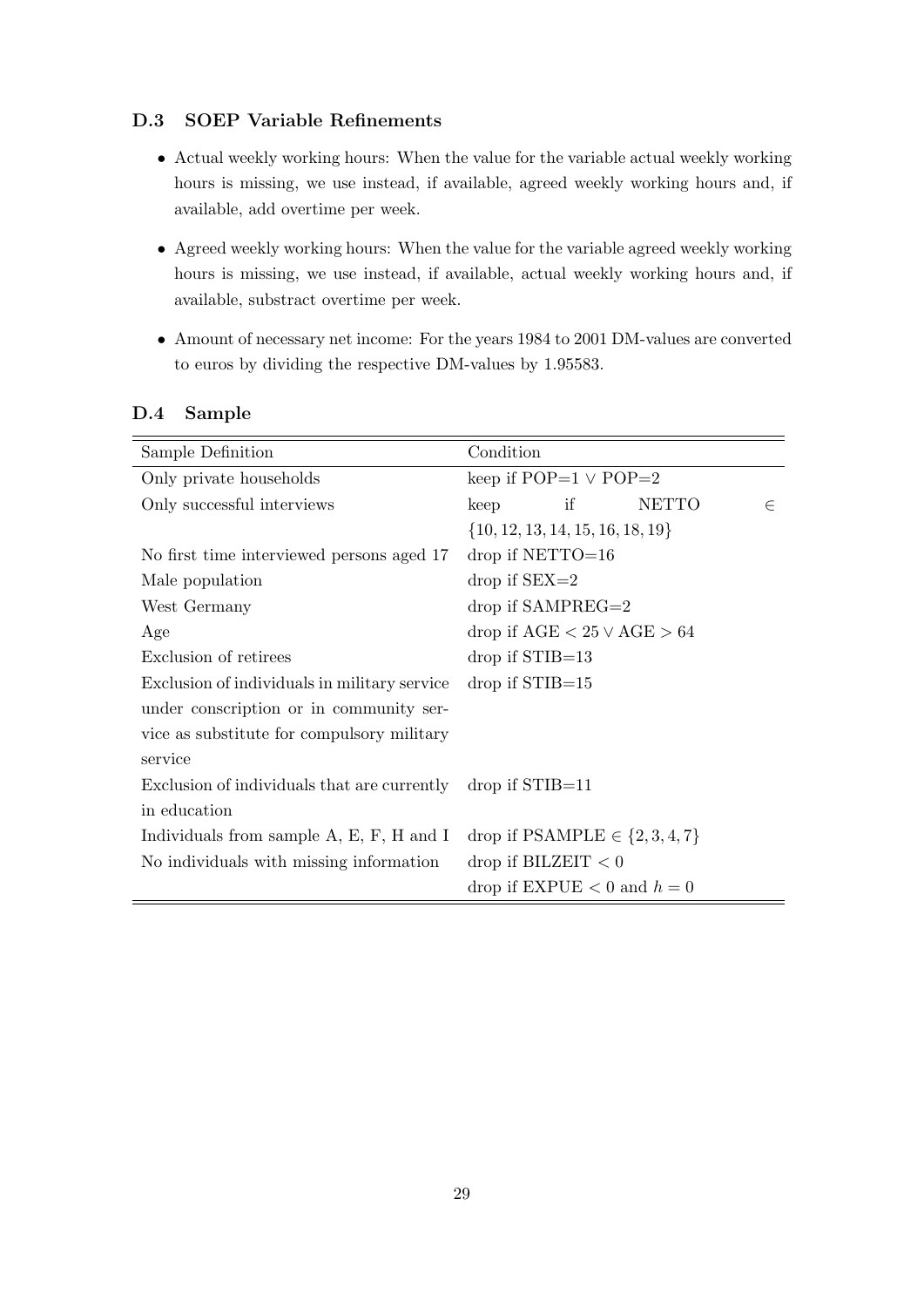## D.5 Descriptive Statistics

|                                          |       | <b>Employees</b> |       |       | Non-Employees |       |  |
|------------------------------------------|-------|------------------|-------|-------|---------------|-------|--|
| Wave                                     | 2000  | 2005             | 2009  | 2000  | 2005          | 2009  |  |
| Observations                             | 1,296 | 1,296            | 1,296 | 121   | 126           | 119   |  |
| Age $ {\rm vrs.} $                       | 39.35 | 44.35            | 48.35 | 41.73 | 42.09         | 42.29 |  |
| Schooling completed [yrs.]               | 12.54 | 12.57            | 12.59 | 11.15 | 11.11         | 10.83 |  |
| Work experience [yrs.]                   | 16.60 | 21.51            | 25.43 | 16.62 | 16.51         | 15.60 |  |
| Married or cohabiting [%]                | 0.81  | 0.84             | 0.84  | 0.68  | 0.78          | 0.66  |  |
| High-skilled [%]                         | 0.24  | 0.24             | 0.25  | 0.12  | 0.10          | 0.08  |  |
| Employed in O1                           | 0.01  | 0.02             | 0.01  |       |               |       |  |
| Employed in O <sub>2</sub>               | 0.45  | 0.44             | 0.41  |       |               |       |  |
| Employed in O <sub>3</sub>               | 0.54  | 0.54             | 0.57  |       |               |       |  |
| Employed in O4                           | 0.00  | 0.00             | 0.01  |       |               | -     |  |
| Duration of non-employment [yrs.]        |       |                  |       | 2.70  | 3.34          | 3.88  |  |
| Entitled to unemployment benefits $[\%]$ |       |                  |       | 0.60  | 0.29          |       |  |

Table 6: Summary Statistics of Our Sample

Notes: O1 represents workers employed in agriculture and related fields. O2 stands for employment in manufacture or technical occupations. O3 measures employment in services. O4 comprises all other workers. A detailed description of all variables is given in section 5.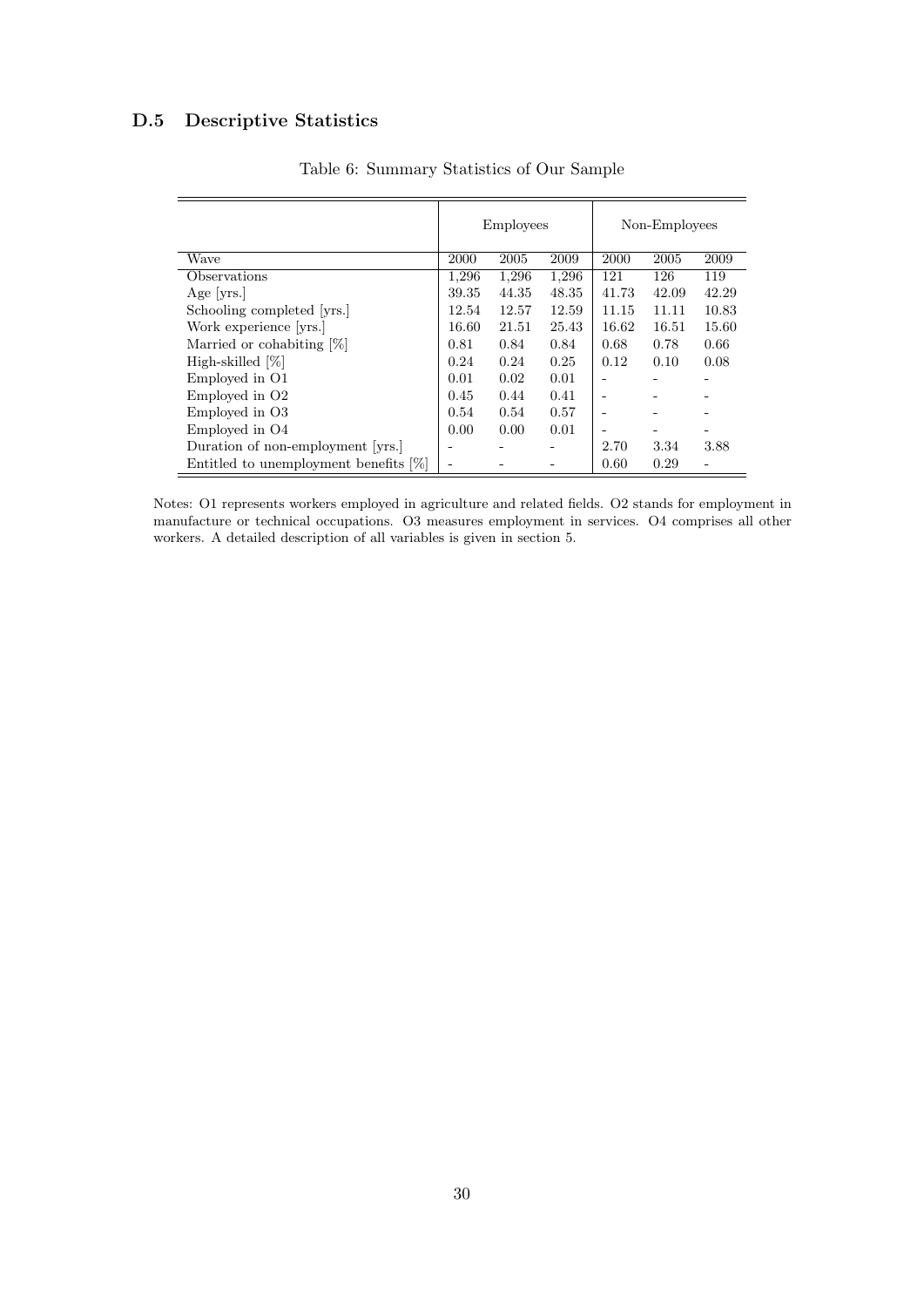

Figure 3: Histograms of Actual Weekly Hours Worked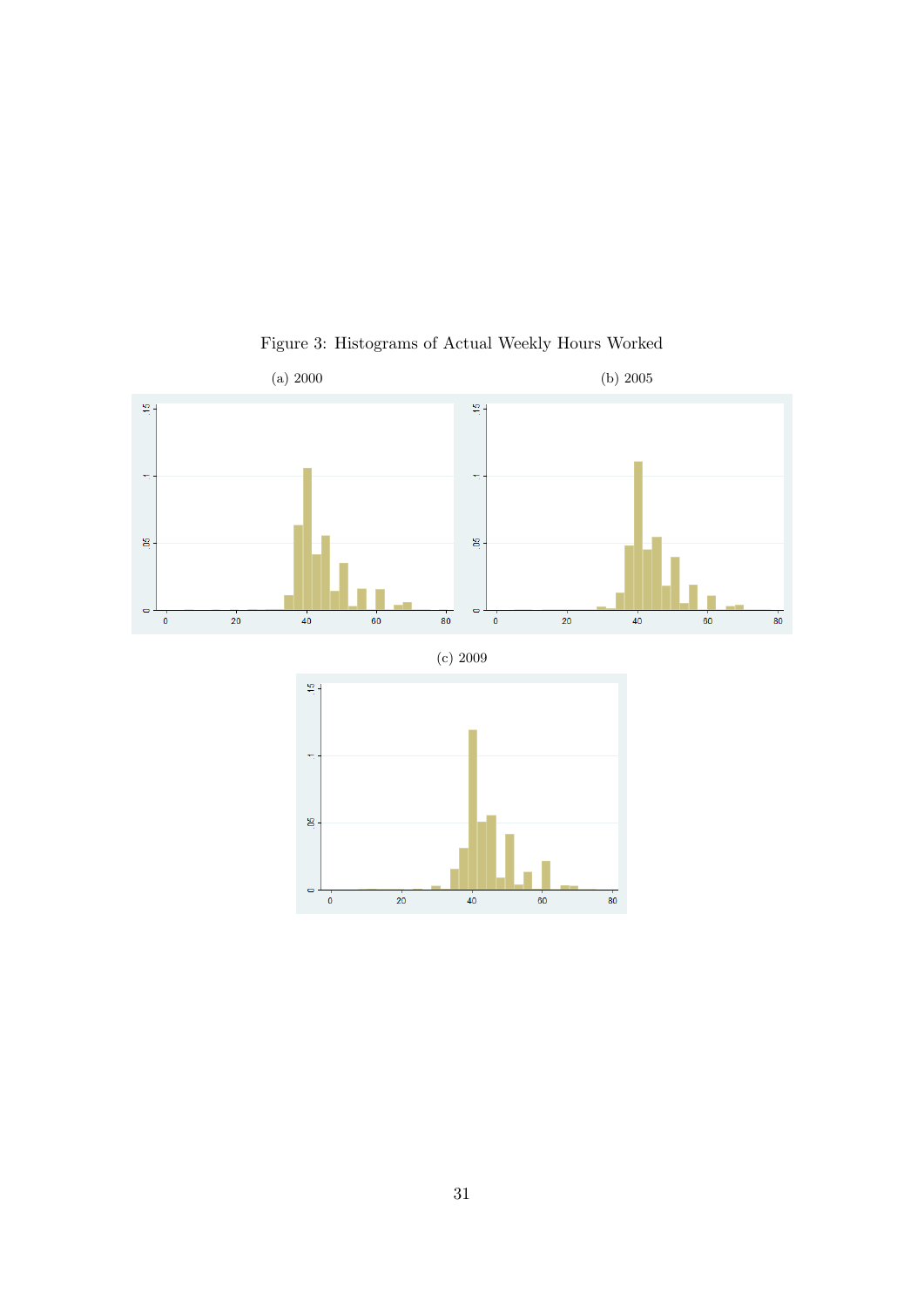## Appendix E Results

| $\log w$      | Coef.           |
|---------------|-----------------|
| <b>SCHOOL</b> | $0.0700249***$  |
| <b>EXPFT</b>  | $0.0250717***$  |
| EXPFT2        | $-0.0004517***$ |
| <b>FAMILY</b> | $0.0556724***$  |
| O1            | 0.0103846       |
| О3            | $-0.0039625$    |
| $\Omega$      | 0.0198174       |
| CONST         | 1.298827***     |

Table 7: Results for the First Stage of the Panel Model Estimation

Notes: See Table 2. SCHOOL, EXPFT, EXPFT2, FAMILY, O1, O3, O4 and CONST denote the instruments for the wage rate, i.e., the schooling variable, work experience, and work experience squared, as well as the exogenous variables such as the family status, the three occupational groups, and a constant, respectively.

Table 8: Means of Hours Worked, Wages, and Employment Ratios

| Wave | $H_t$ | W+    | $EPR_t$ |
|------|-------|-------|---------|
| 2000 | 44.19 | 12.61 | 0.91    |
| 2001 | 44.01 | 13.35 | 0.92    |
| 2002 | 44.05 | 13.18 | 0.91    |
| 2003 | 43.88 | 13.57 | 0.90    |
| 2004 | 43.93 | 13.47 | 0.91    |
| 2005 | 43.92 | 13.72 | 0.91    |
| 2006 | 44.16 | 13.64 | 0.91    |
| 2007 | 44.66 | 13.61 | 0.92    |
| 2008 | 44.48 | 13.44 | 0.93    |
| 2009 | 44.25 | 13.74 | 0.92    |
|      |       |       |         |

Notes: The employment ratio  $EPR_t$  is computed by dividing the number of working individuals by the total sample size in each period  $t$ .